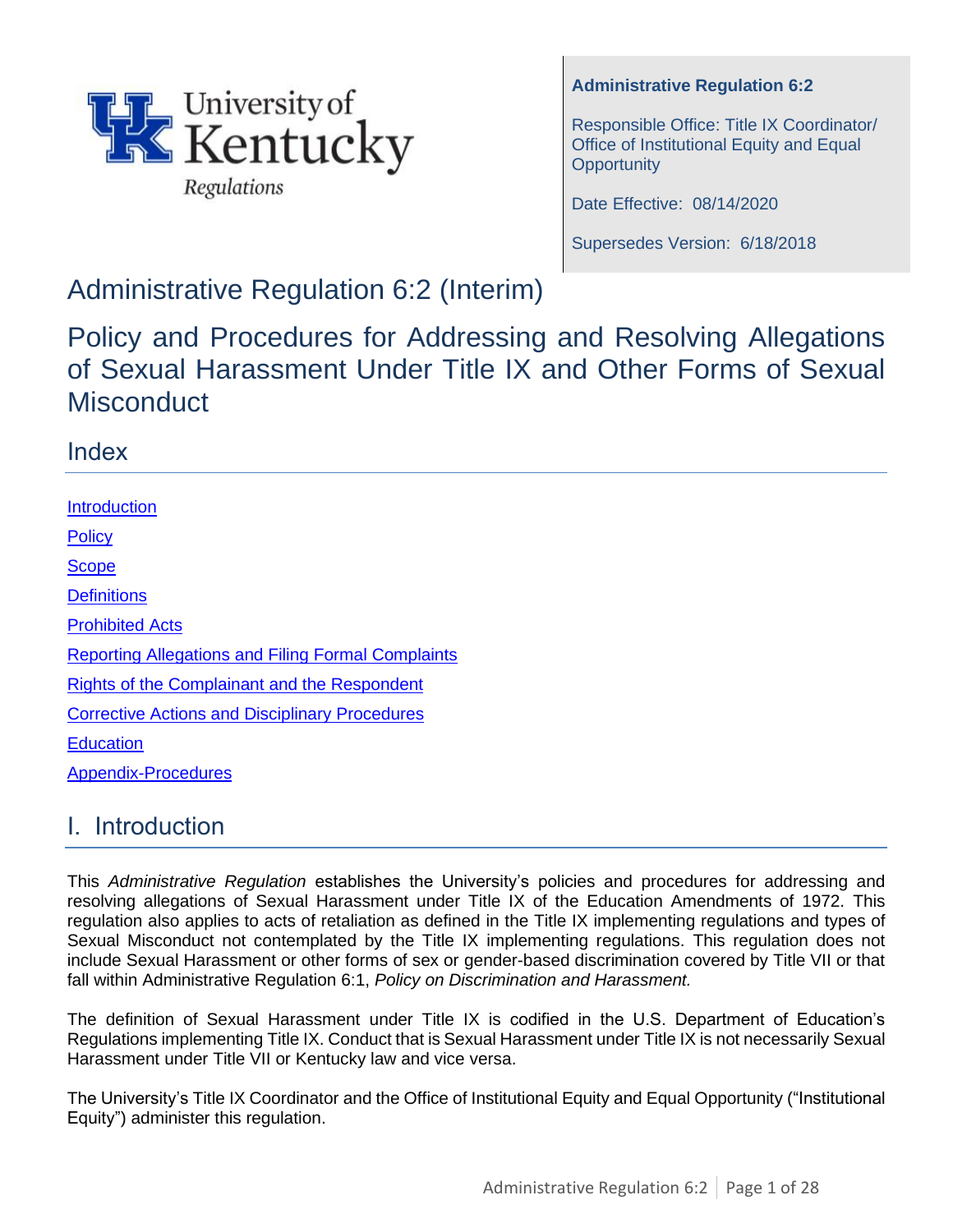The Title IX Coordinator and Institutional Equity administer two (2) separate policies that address Sexual Misconduct and other forms of discrimination and harassment:

- *Administrative Regulation 6:1, "Policy on Discrimination and Harassment"*
- *Administrative Regulation 6:2, "Policy and Procedures for Addressing and Resolving Allegations of Sexual Harassment Under Title IX and other forms of Sexual Misconduct"*

Sexual Harassment and other forms of sex or gender based discrimination that fall outside of Title IX are prohibited by Administrative Regulation 6:1. Sexual Misconduct that falls outside of the definition of Title IX is prohibited by Administrative Regulation 6:2. The University's Title IX Coordinator has discretion to determine appropriate charge for reported behavior, including which policy applies to reported behavior. Questions about which policy applies in a specific instance should be directed to the University's Title IX Coordinator at (859) 257-8927.

# <span id="page-1-0"></span>II. Policy

The University of Kentucky is committed to providing a safe learning, living, and working environment for all members of the University community. Consistent with this commitment, the University prohibits Sexual Harassment under Title IX which includes quid pro quo sexual harassment, hostile environment sexual harassment, domestic violence, dating violence, sexual assault, stalking, and retaliation against any person for the good faith reporting of any of these forms of conduct or participation in any investigation or proceeding under this regulation (collectively, "Sexual Harassment"). This regulation also prohibits sexual assault, domestic violence, dating violence, stalking, and sexual exploitation (collectively "Sexual Misconduct") that fall outside the definitions of those behaviors as defined as Sexual Harassment under Title IX. These forms of Sexual Harassment and Sexual Misconduct are unlawful, undermine the character and purpose of the University, and will not be tolerated.

Employees or students who violate this regulation may face disciplinary action up to and including termination or expulsion. The University will take prompt and equitable action to prevent Sexual Harassment and Sexual Misconduct, discipline anyone who violates this policy, prevent further prohibited behavior, and remedy the effect of any such conduct. The University conducts ongoing prevention, awareness, and training programs for faculty, staff, and students to achieve the goals of this regulation.

Every member of the University community is responsible for fostering an environment free from Sexual Harassment and Sexual Misconduct. All members of the University community are encouraged to take reasonable and prudent actions to prevent or stop any acts of Sexual Harassment and Sexual Misconduct. The University will support and assist community members who take such actions.

## <span id="page-1-1"></span>III. Scope

- A. This Administrative Regulation applies to all members of the University community, including faculty, staff, students, authorized volunteers, and registered student organizations.
- B. This regulation applies to any acts of Sexual Harassment or Sexual Misconduct that occur in the University's Education Program or Activity.

Education Program or Activity means any on campus or any other University owned, leased, controlled, or operated location, event, or circumstance over which the University exercised substantial control over both Respondent and the context in which the alleged violation occurred. This includes any activity or location off University premises if the activity is authorized, initiated, sponsored, aided, or supervised by the University or a registered student organization.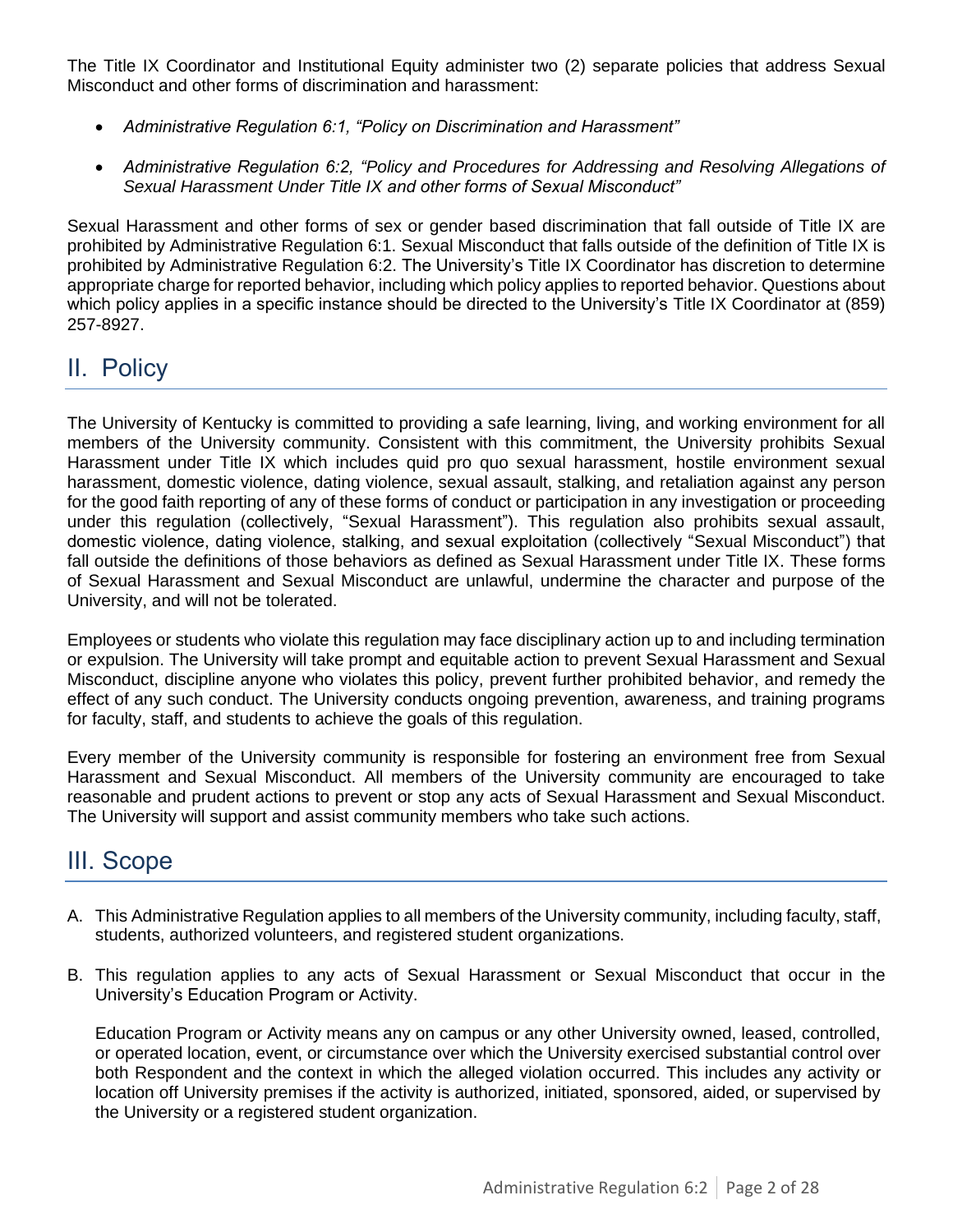- C. This regulation applies to any acts of Sexual Misconduct that occur on campus or any other University owned, leased, controlled, or operated location, event, or circumstance over which the University exercised substantial control over both Respondent and the context in which the alleged violation occurred. This includes any activity or location off University premises if the activity is authorized, initiated, sponsored, aided, or supervised by the University or a registered student organization.
- D. This regulation applies to any acts of Sexual Misconduct that occur outside the context of University employment or a University education program or sponsored activity whenever the conduct has continuing adverse effects on or creates a hostile environment for students, employees, or third parties while on property owned, leased, or controlled by the University, or in any University employment or education program or activity.
- E. University faculty, staff, and students may utilize services of the University's Violence Intervention and Prevention Center ("VIP") regardless of where the behavior they experienced occurred or regardless of the identity of the accused individual.

# <span id="page-2-0"></span>IV. Definitions

The following definitions are for purposes of this Administrative Regulation and are not intended to replace or summarize the United States Code, the Code of Federal Regulations, or the Kentucky Revised Statutes.

A. Affirmative Consent

"Affirmative Consent" means a voluntary expression of willingness, permission, or agreement to engage in specific sexual activity throughout a sexual encounter. It is the responsibility of each person involved in the sexual activity to ensure that they have the affirmative consent of the other to engage in the sexual activity. Consent cannot be inferred from the absence of a "no"; consent, verbal or otherwise, must be obtained.

Consent cannot be granted by an individual who:

- (1) Is incapacitated as defined by this Regulation (See "Incapacitation" below);
- (2) Has been compelled by force or threat of force; or
- (3) Is coerced by supervisory or disciplinary authority;

## B. Advisor

"Advisor" means an advocate or other individual who may attend both an investigative meeting or live hearing to provide advice, support, or guidance to either Respondent or Complainant. An Advisor may not interfere with the purpose of or create a disturbance in any investigative meeting. If an Advisor interferes with the purpose of an investigative meeting, disrupts, or obstructs a live hearing or investigative meeting, or fails to comply with procedures in a live hearing, they will be asked to leave the investigative meeting or live hearing.

An Advisor may be an attorney. Non-attorney Advisors may not directly participate in the hearing because participation in a live hearing may be regarded as the practice of law in Kentucky. An Advisor may not be a witness at the hearing of the matter for which they are serving as an advisor.

#### C. AR 6:2 Appeals Board

"AR 6:2 Appeals Board" means those presidential appointees who will consider appeals of the AR 6:2 Hearing Panel's determination as to whether a student, student organization, or employee has violated AR 6:2 or of recommended sanctions. Because the Code of Student Conduct ("the Code") explicitly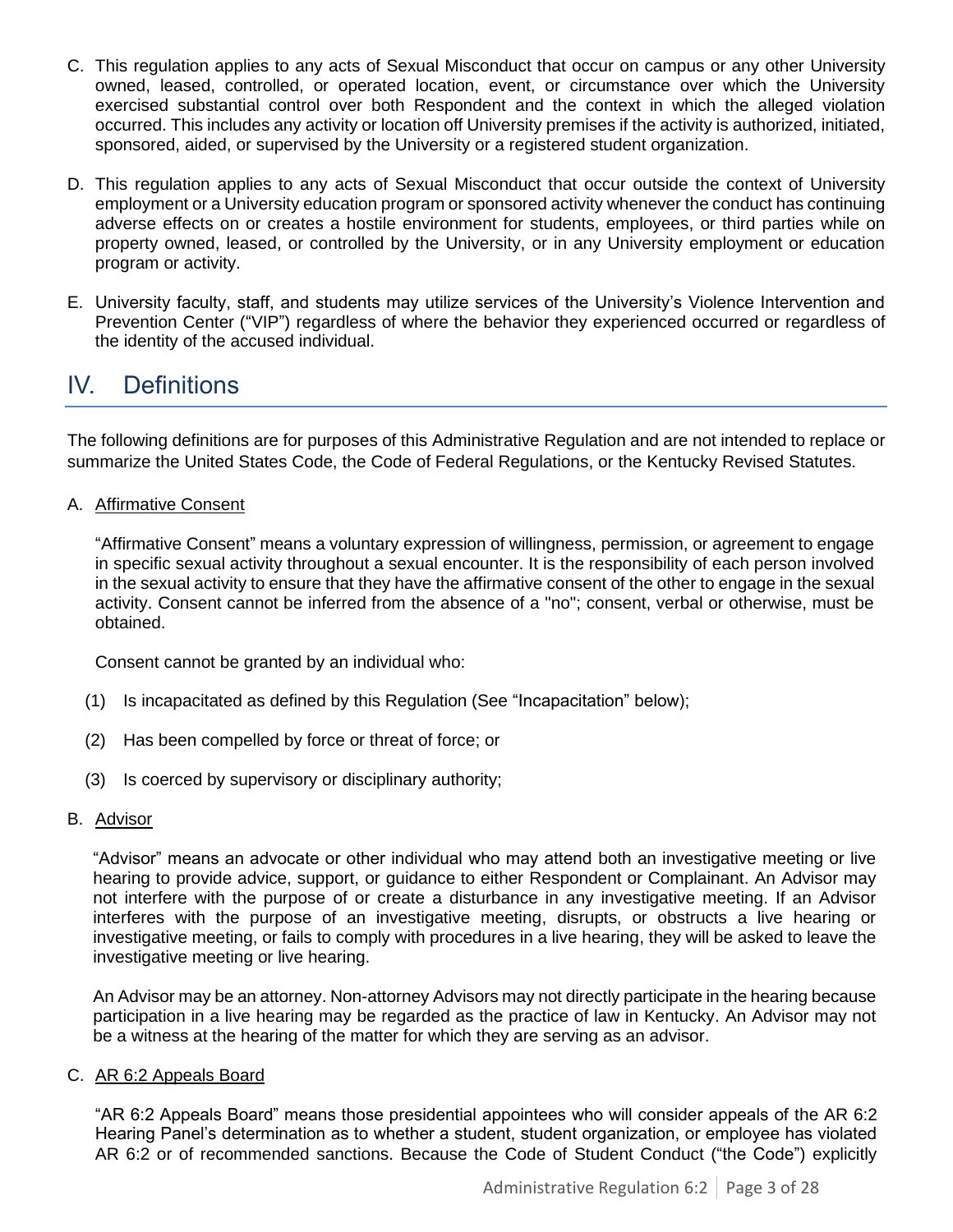provides that the AR 6:2 procedures--not the Code's procedures--apply when a student is accused of violations AR 6:2, the AR 6:2 Appeals Board hears all appeals involving students who have been found responsible for violations of AR 6:2.

The Board consists of one faculty employee from each College and an equal number of staff employees from the University as a whole. In addition, the President will appoint one faculty employee, who has a law degree, to serve as Chair of the AR 6:2 Appeals Board.

The Dean of each College, in consultation with the Faculty Council (or equivalent) of the College, will forward two nominees to the President, and the President will appoint one member from each College to the Board. The Staff Senate will forward a number of nominees that is equal to the number of nominees forwarded by the Deans of the Colleges. The President will appoint half of the nominated staff members to the Board.

Board Members must receive annual training by the Title IX Coordinator, or their designee, on issues related to Sexual Harassment and Sexual Misconduct. Students are not permitted to serve.

#### D. AR 6:2 Appeals Panel

"AR 6:2 Appeals Panel" means a 3-person panel, including the Chair of the AR 6:2 Appeals Board and two other members of the Appeals Board selected by the Chair at the time of an Appeal, to resolve appeals of a Probable Cause Determination, an AR 6:2 Hearing Panel's determination as to whether a student, student organization, or employee has violated AR 6:2, or of recommended sanctions. The AR 6:2 Appeals Panel is the final decision-maker for all issues related to violations of AR 6.2 and recommended sanctions. For faculty members who are found to have violated A.R. 6:2, there may be additional procedures under Governing Regulation X and Kentucky statutes.

#### E. AR 6:2 Hearing Officer

"AR 6:2 Hearing Officer" means an attorney who is appointed by the President to preside over a hearing to resolve alleged violations of AR 6:2. The AR 6:2 Hearing Officer is responsible for maintaining order and determining the sequence of events during a hearing. The AR 6:2 Hearing Officer may direct any person who fails to comply with procedures during the hearing, disrupts, or obstructs the hearing to leave the hearing. The Hearing Officer is the decision-maker for all evidentiary and procedural issues. The Hearing Officer may not dismiss a matter that the Title IX Coordinator has determined is ripe for hearing pursuant to these procedures.

#### F. AR 6:2 Hearing Board

"AR 6:2 Hearing Board" means those presidential appointees who potentially will serve as members of the AR 6:2 Hearing Panel for a particular matter. The Board consists of two (2) faculty employees from each College and an equal number of staff members from the University as a whole. Students are not permitted to serve.

The Dean of each College, in consultation with the Faculty Council (or equivalent) of the College, will forward four nominees to the President and the President will appoint two members from each College to the Board. The Staff Senate will forward a number of nominees that is equal to the number of nominees forwarded by the Deans of the Colleges. The President will appoint half of the nominated staff members to the Pool.

Board Members must receive annual training by the Title IX Coordinator, or their designee, on issues related to Sexual Harassment and Sexual Misconduct.

#### G. AR 6:2 Hearing Panel

"AR 6:2 Hearing Panel" means a 3-person AR 6:2 Hearing Panel selected by the AR 6:2 Hearing Officer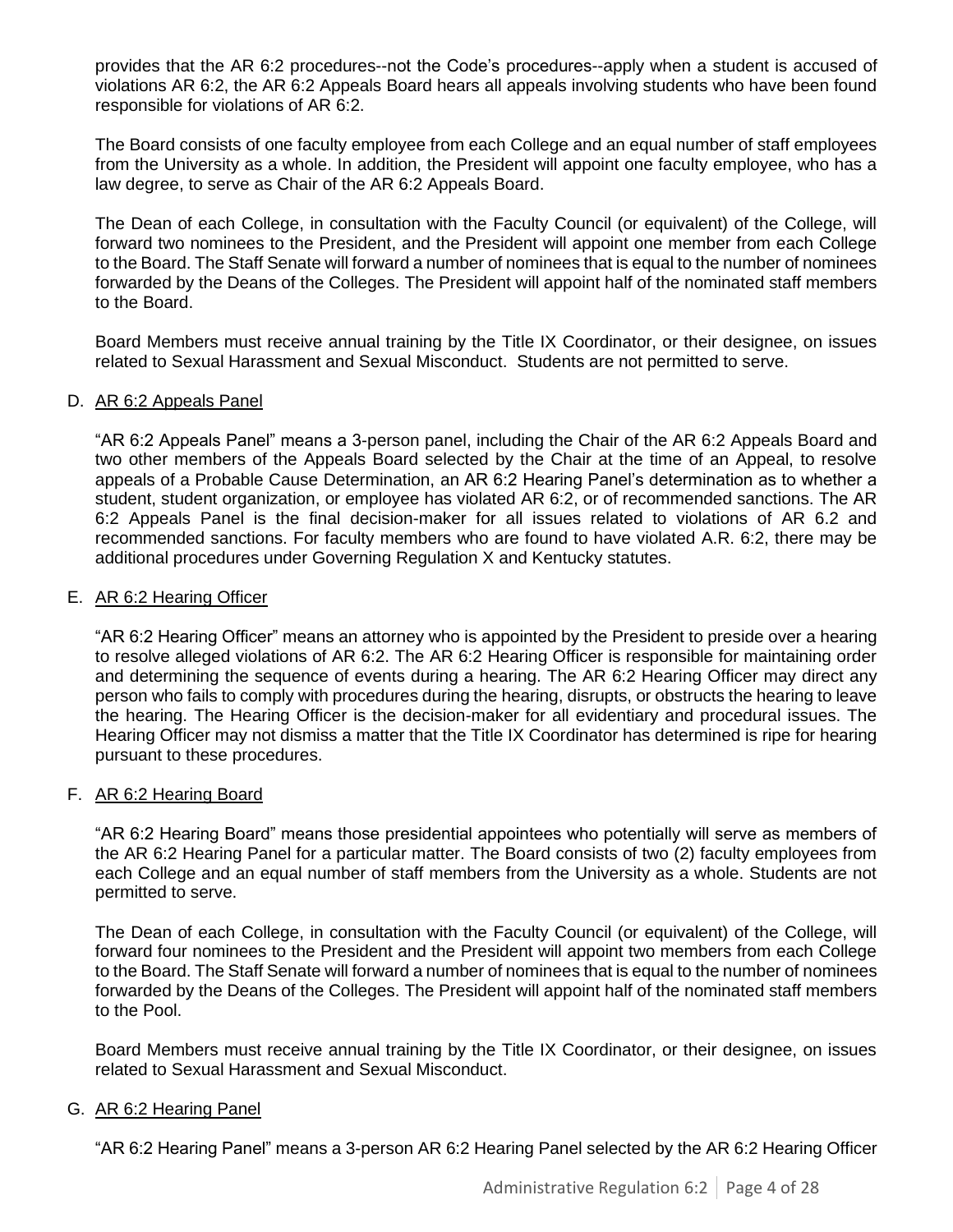from the AR 6:2 Hearing Board to resolve alleged violations of AR 6:2. The AR 6:2 Hearing Panel is the decision-maker with respect to issues of responsibility. If there is a finding of responsibility, the AR 6:2 Hearing Panel makes a recommendation concerning sanctions to the Provost (faculty), Associate Provost for Student and Academic Life (students) or Vice President for Human Resource (staff).

#### H. Attorney

"Attorney" means an individual who is licensed to practice law in the courts of the Commonwealth of Kentucky. An Attorney may attend an investigative meeting, but may not interfere with the investigative meeting. An Attorney representing a Complainant, a Respondent, or the University may actively participate in any live hearing that may occur as a result of an investigation pursuant to AR 6:2, but may not create a disturbance in any live hearing. An attorney who interferes with the purpose of an investigative meeting, disrupts, or obstructs a live hearing or investigative meeting, or fails to comply with procedures in a live hearing will be asked to leave the investigative meeting or live hearing.

If Respondent or Complainant does not have an Attorney to represent them at the Live Hearing, the University will provide, without fee or charge, an Attorney of the University's choice to represent the Complainant or Respondent. Attorneys provided by the University will be selected in accordance with state procurement law and will be compensated at a fixed rate.

#### I. Campus Security Authority

"Campus Security Authority" (CSA) is broadly defined as an individual having responsibility for campus security or an official having significant responsibility for student and campus activities. For a specific listing of individuals designated as campus security authorities, see *Administrative Regulation 6:7.III.E, Policy on Disclosure of Campus Security and Crime Statistics*.

#### J. Complainant

"Complainant" means an individual who is alleged to be the victim of conduct that could constitute Sexual Harassment or Sexual Misconduct. If Complainant is a minor or legally incompetent, the parents or guardians of Complainant may act on Complainant's behalf. However, the individual who experienced the behavior, not the parents or guardians, is the Complainant.

#### K. Complicity

"Complicity" means any act taken with the purpose of aiding, facilitating, promoting, or encouraging the commission of an act of prohibited conduct by another person.

#### L. Dating Violence

"Dating Violence", is a form of Sexual Harassment or Sexual Misconduct. The federal regulation uses the definition in 34 U.S.C. 12291(a) (10), which defines Dating Violence as violence committed by a person—

- (1) Who is or has been in a social relationship of a romantic or intimate nature with the victim; and
- (2) Where the existence of such a relationship is be determined based on a consideration of the following factors:
	- a. The length of the relationship.
	- b. The type of relationship.
	- c. The frequency of interaction between the persons involved in the relationship.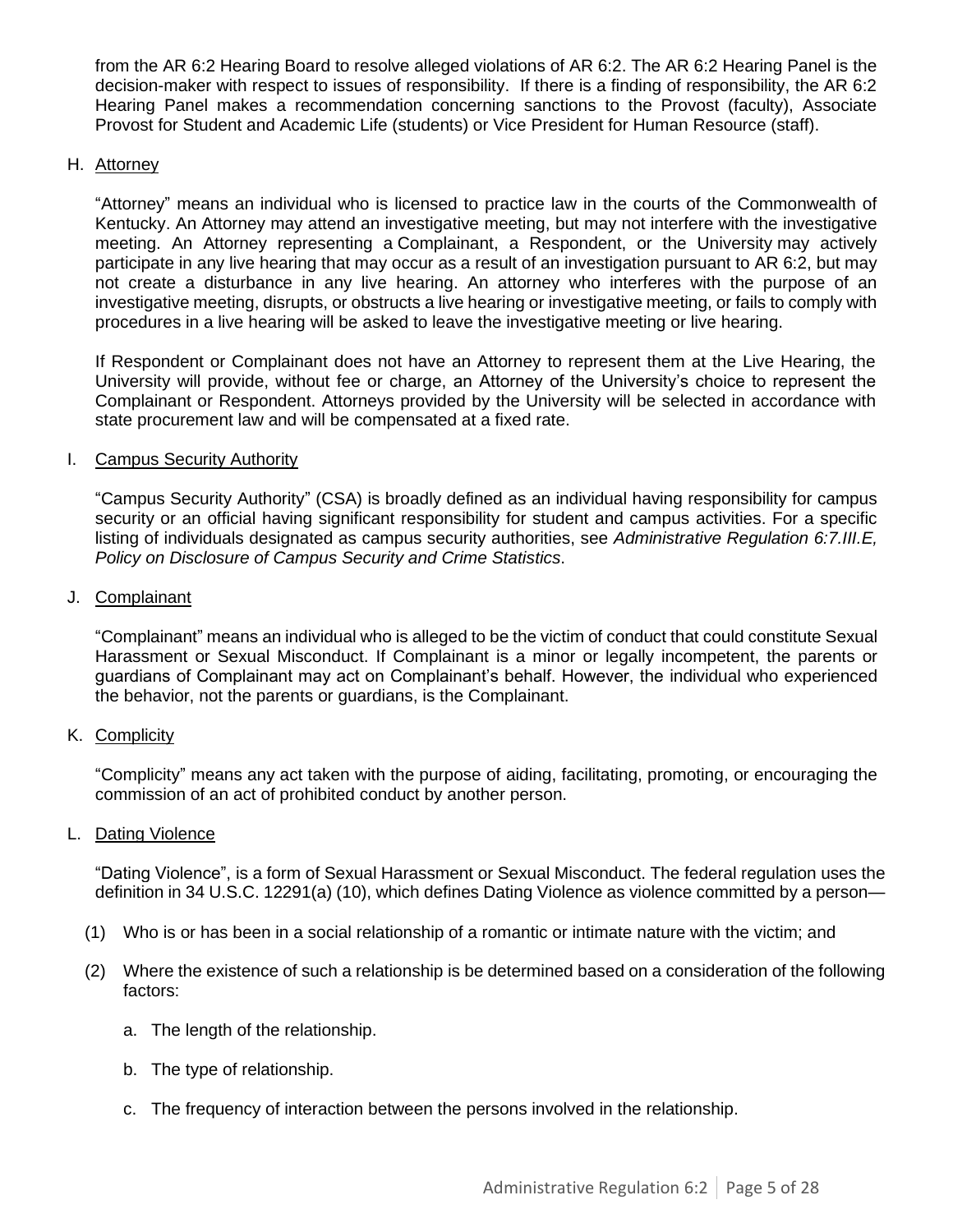### M. Domestic Violence

"Domestic Violence" is a form of Sexual Harassment or Sexual Misconduct. The federal regulation uses the definition in 34 U.S.C. 12291(a)(8), which defines Dating Violence as felony or misdemeanor crimes of violence committed by a current or former spouse or intimate partner of the victim, by a person with whom the victim shares a child in common, by a person who is cohabitating with or has cohabitated with the victim as a spouse or intimate partner, by a person similarly situated to a spouse of the victim under the domestic or family violence laws of Kentucky, or by any other person against an adult or youth victim who is protected from that person's acts under the domestic or family violence laws of Kentucky.

### N. Employee

"Employee" means a faculty employee or staff employee, regardless of employee type (i.e., regular or temporary), as defined in *Human Resources Policy and Procedure #4.0: Employee Status*.

### O. False Allegation

"False Allegation" means an allegation that was made in bad faith, e.g. an allegation that the person making knew to be untrue at the time it was made. The mere fact an investigation concluded there was no Probable Cause or that a hearing panel did not find the accused responsible does not mean the allegation was made in bad faith.

### P. Force or Coercion

"Force or Coercion" means: (a) threats of serious physical, emotional, or psychological harm to or physical restraint against any person, (b) any scheme, plan, or pattern intended to cause a person to believe that failure to perform an act would result in serious harm to or physical restraint against any person, or (c) threats of employment or academic repercussions for failing to engage in the requested behavior.

### Q. Formal Complaint

"Formal Complaint" means a document filed in the Office of Institutional Equity by a Complainant or signed by the Title IX Coordinator, or their designee, alleging Sexual Harassment or Sexual Misconduct against a Respondent and requesting that the University investigate the allegation of Sexual Harassment or Sexual Misconduct. At the time of filing a Formal Complaint, a Complainant must be participating in or attempting to participate in the education program or activity of the University.

#### R. Incapacitated

"Incapacitated" means a person is impaired to such a level that they lack the physical and/or mental ability to make informed, rational judgments and/or cannot appraise or control their own conduct or make decisions with the degree of understanding they typically possess. A person may be impaired by an intoxicant, by mental illness or deficiency, or by physical illness or disability to the extent that personal decision-making is impossible. A person can be intoxicated without being incapacitated. A person who is below the statutory age of consent is incapacitated.

#### S. Making a False Statement

"Making a False Statement" means providing a statement or information that the person providing such statement or information knows to be false at the time it is provided.

## T. Physical assault

"Physical Assault" means threatening or causing physical harm or engaging in other conduct that threatens or endangers the health or safety of any person. Physical assault will be addressed under this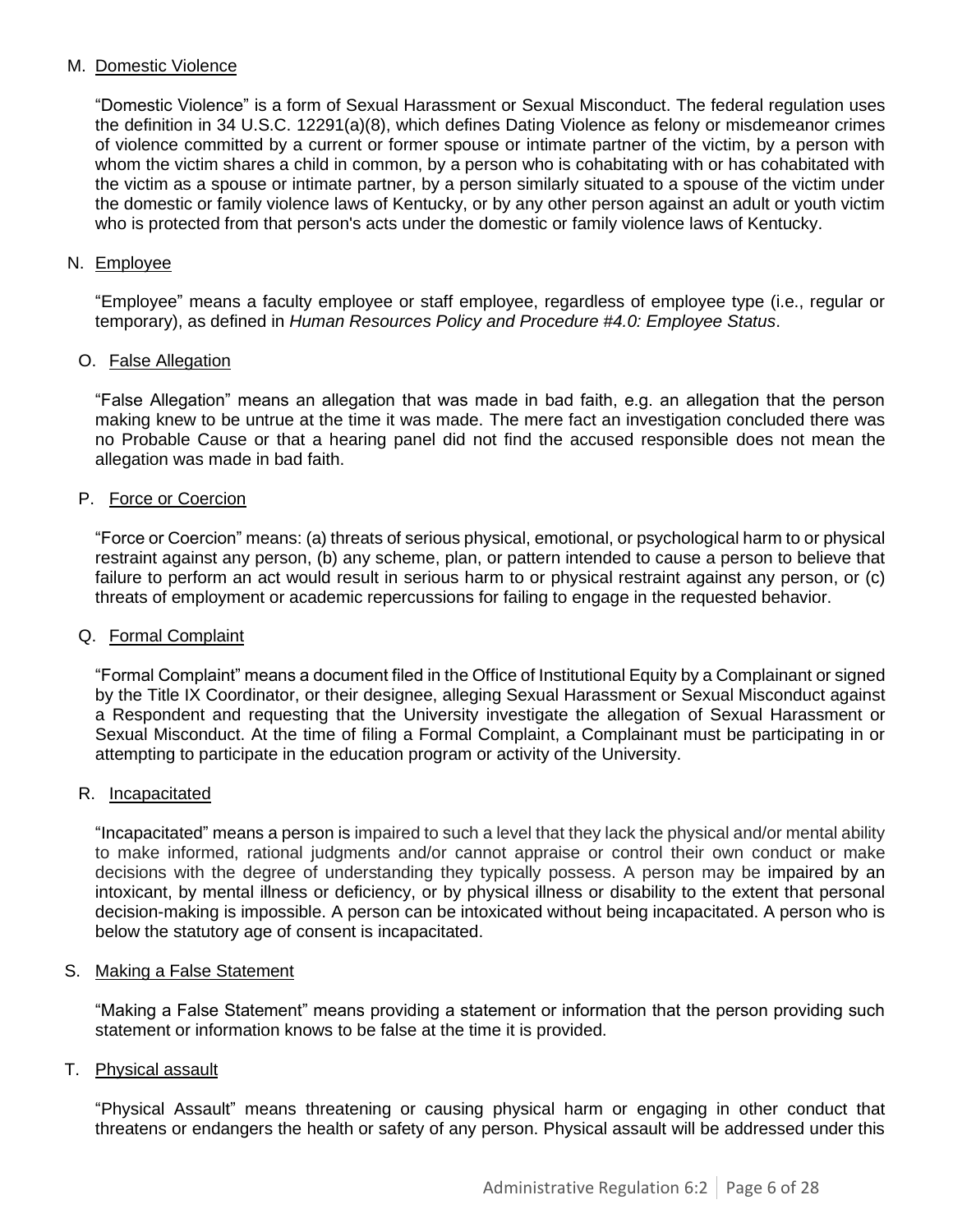policy if it involves sexual or gender-based harassment, dating or domestic violence, or is part of a course of conduct under the stalking definition.

### U. Preponderance of the Evidence Standard

"Preponderance of the Evidence" means superior evidentiary weight that, though not sufficient to free the mind wholly from all reasonable doubt, is still sufficient to incline a fair and impartial mind to one side of the issue rather than the other. This is the burden of proof in a civil trial, in which the jury is instructed to find for the party that, on the whole, has the stronger evidence, however slight the edge may be.

### V. Probable Cause

"Probable Cause" means a reasonable basis for believing that a violation of this policy may have occurred.

### W. Registered Student Organization

"Registered Student Organization" (RSO) means a group of identifiable persons who have complied with the requirements for registration as determined by the Office of Student Organizations and Activities ("SOA") in accordance with *AR 4:1, Registration of Student Organizations,* and includes groups that are seeking but have not yet been granted registered status.

## X. Respondent

"Respondent" means an individual who has been reported to be the perpetrator of conduct that could constitute Sexual Harassment or Sexual Misconduct. A Respondent is a party to any live hearing that occurs because of an investigation pursuant to this regulation. If Respondent is a minor or legally incompetent, the parents or guardians of Respondent may act on Respondent's behalf. However, the individual accused, not the parent or guardian, is the Respondent.

#### Y. Responsible Employee

"Responsible employee" means any University employee who:

- (1) Has the authority to act to redress Sexual Harassment;
- (2) Has been given the duty of reporting incidents of Sexual Harassment or any other misconduct to the Title IX Coordinator; or
- (3) Is an individual reasonably believed to have this authority or duty.

## Z. Retaliation

"Retaliation" for Sexual Harassment under Title IX is defined at 34 CFR 106.7. Under that definition, neither the University nor any faculty member, employee, student, or authorized volunteer may intimidate, threaten, coerce, or discriminate against any individual for the purpose of interfering with any right or privilege secured by Title IX or the implementing regulations or because the individual has made a report or complaint, testified, assisted, or participated or refused to participate in any manner in an investigation, proceeding, or hearing. Intimidation, threats, coercion, or discrimination, including charges against an individual for violations of university regulations and policies that do not involve sex discrimination or Sexual Harassment, but arise out of the same facts or circumstances as a report or complaint of sex discrimination, or a report or formal complaint of Sexual Harassment, for the purpose of interfering with any right or privilege secured by Title IX or this part, constitutes retaliation. Retaliation does not include good faith actions lawfully pursued in response to a report of prohibited behavior.

Individuals who have made a complaint of Sexual Harassment or Sexual Misconduct under this policy are protected from behavior that infringes upon their ability to participate in any education program or activity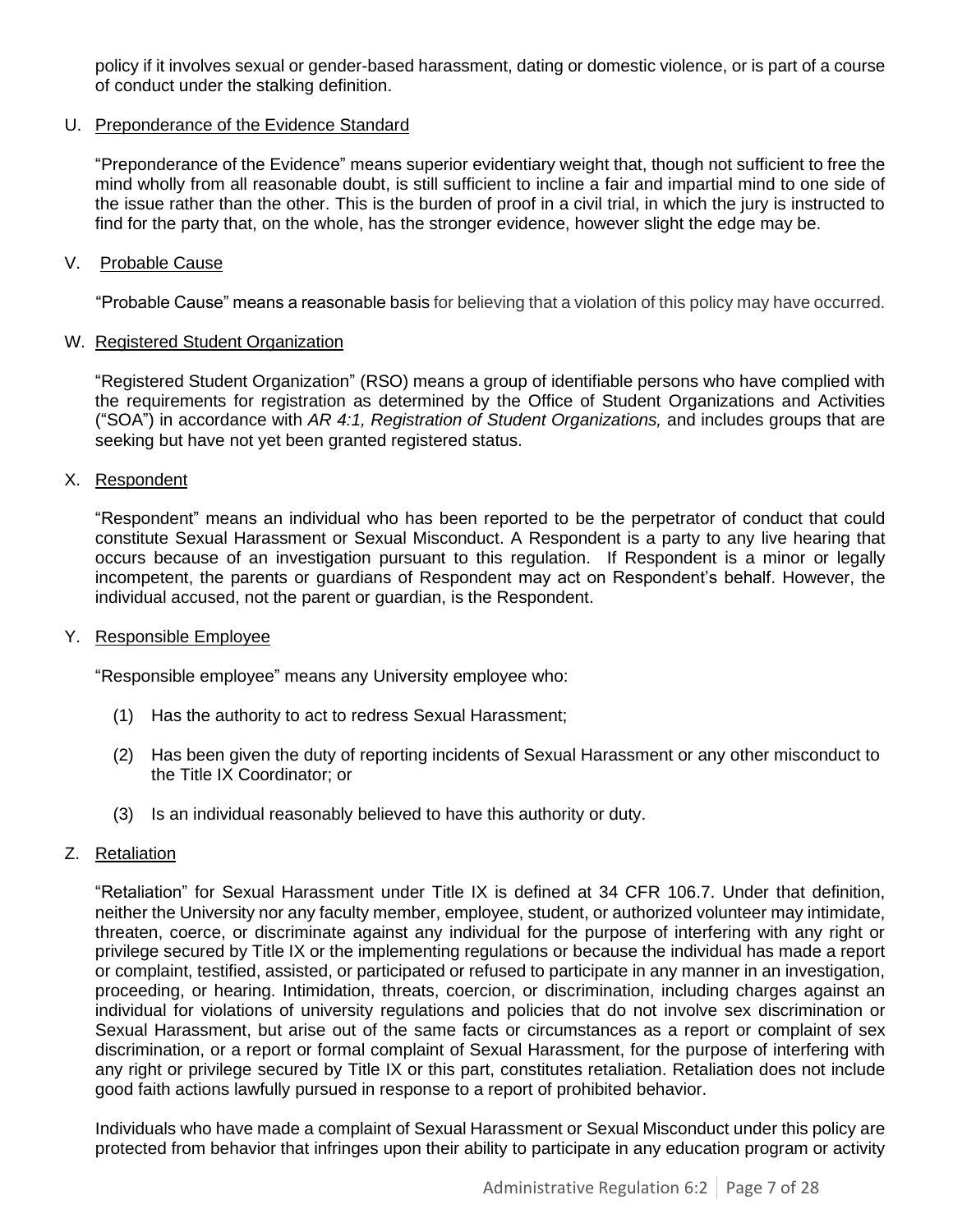regardless of the outcome of any investigation or hearing. Individuals who encourage others to retaliate on their behalf may also be found responsible for Retaliation.

Any allegations of Retaliation should be reported to the Title IX Coordinator.

#### AA. Sanction

"Sanction" means any educational or disciplinary measure provided to encourage self-reflection regarding Respondent's policy violation, to stop further inappropriate behavior, and to deter any subsequent violations. Sanctions should be appropriately connected to the violation.

#### BB. Sexual Assault

"Sexual Assault" is a form of Sexual Harassment or Sexual Misconduct. The federal regulation uses the definition 20 U.S.C. 1092(f)(6)(A)(v), which defines Sexual Assault as an offense classified as a forcible or nonforcible sex offense under the uniform crime reporting system of the Federal Bureau of Investigation.

A sex offense is any act directed against another person, without the consent of the second person, including instances where the second person is incapable of giving consent.

- (1) Sexual Assault: Rape is defined as the penetration, no matter how slight, of the vagina or anus with any body part or object, or oral penetration by a sex organ of a second person, without the consent of the person being violated.
- (2) Sexual Assault: Fondling is defined as the touching of the private parts of another person without the consent of the second person, including instances where the second person is incapable of giving consent because of age or because of temporary or permanent mental incapacity.
- (3) Sexual Assault: Incest is defined as sexual intercourse between persons who are related to each other within the degrees wherein marriage is prohibited by law.
- (4) Sexual Assault: Statutory Rape is defined as sexual intercourse with a person who is under the statutory age of consent.

Sexual assault also includes all sex offenses as stated in Kentucky Revised Statutes 510.010 through 510.140.

#### CC.Sexual Harassment for Title IX Purposes

"Sexual Harassment" for Title IX Purposes "means conduct on the basis of sex that occurs in the University's education program or education activity and satisfies one or more of the following:

- (1) An employee of the University conditioning the provision of an aid, benefit, or service of the recipient on an individual's participation in unwelcome sexual conduct. This type of sexual harassment is also referred to as Quid Pro Quo.;
- (2) Unwelcome conduct determined by a reasonable person to be so severe, pervasive, and objectively offensive that it effectively denies a person equal access to the University's education program or activity. This type of sexual harassment is also referred to as Hostile Environment.; or
- (3) "Sexual assault" as defined in 20 U.S.C. 1092(f)(6)(A)(v), "dating violence" as defined in 34 U.S.C. 12291(a) (10), "domestic violence" as defined in 34 U.S.C. 12291(a)(8), or "stalking" as defined in 34 U.S.C. 12291(a) (30).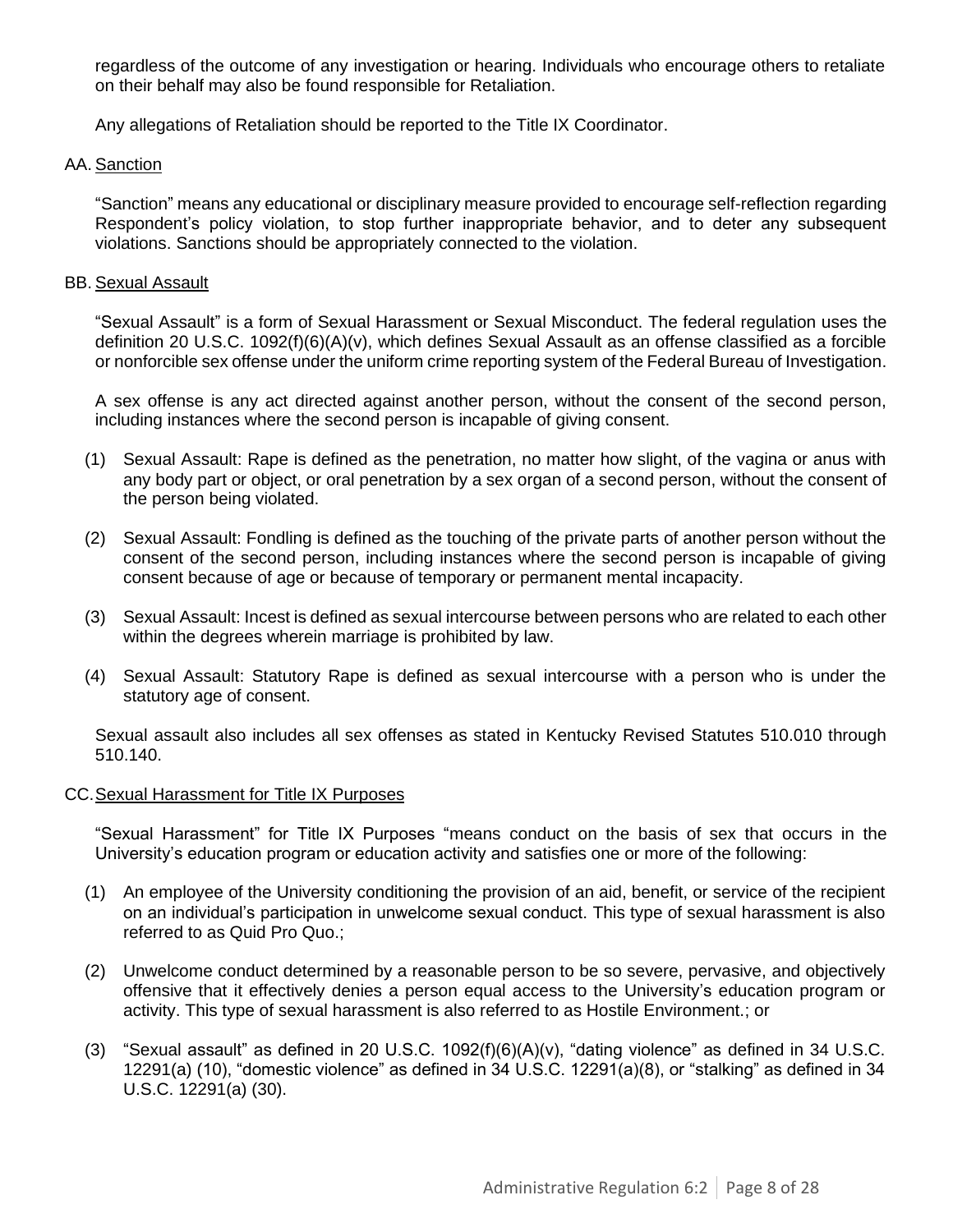### DD. Sexual Exploitation

"Sexual Exploitation" means taking non-consensual or abusive sexual advantage of another and includes situations in which the conduct does not fall within the definitions of Sexual Harassment or Sexual Assault, Dating Violence, Domestic Violence, or Stalking.

Examples of sexual exploitation include, but are not limited to the following:

- (1) Causing the incapacitation of another person (through alcohol, drugs, or any other means) for the purpose of compromising that person's ability to give affirmative consent to sexual activity;
- (2) Allowing third parties to observe private sexual activity from a hidden location (e.g., a closet) or through electronic means (e.g., via Skype or live streaming of images);
- (3) Engaging in voyeurism (e.g., watching private sexual activity without the consent of the participants or viewing another person's intimate parts (including genitalia, groin, breasts, or buttocks) in a place where that person would have a reasonable expectation of privacy);
- (4) Recording or photographing private sexual activity and/or a person's intimate parts (including genitalia, groin, breasts, or buttocks) without consent;
- (5) Disseminating or posting images of private sexual activity and/or a person's intimate parts (including genitalia, groin, breasts, or buttocks) without consent;
- (6) Human Trafficking; and
- (7) Knowingly exposing another person to a sexually transmitted infection or virus without the other's knowledge.

#### EE. Sexual Misconduct

"Sexual Misconduct" includes Sexual Assault, Dating Violence, Domestic Violence, Stalking, and Sexual Exploitation when that behavior does not meet the jurisdictional requirements to constitute Sexual Harassment under Title IX.

#### FF. Stalking

"Stalking" is a form of Sexual Harassment or Sexual Misconduct. The federal regulation uses the definition in 34 USC § 12291(a) (30), which is engaging in a course of conduct directed at a specific person that would cause a reasonable person to:

- (1) Fear for his or her safety or the safety of others; or
- (2) Suffer substantial emotional distress.

Course of conduct means two (2) or more acts, including, but not limited to, acts in which the stalker directly, indirectly, or through third parties, by any action, method, device, or means, follows, monitors, observes, surveils, threatens, or communicates to or about a person or interferes with a person's property.

Substantial emotional distress means significant mental suffering or anguish that may, but does not necessarily, require medical or other professional treatment or counseling.

Reasonable person means a reasonable person under similar circumstances and with similar identities to the person who alleges stalking.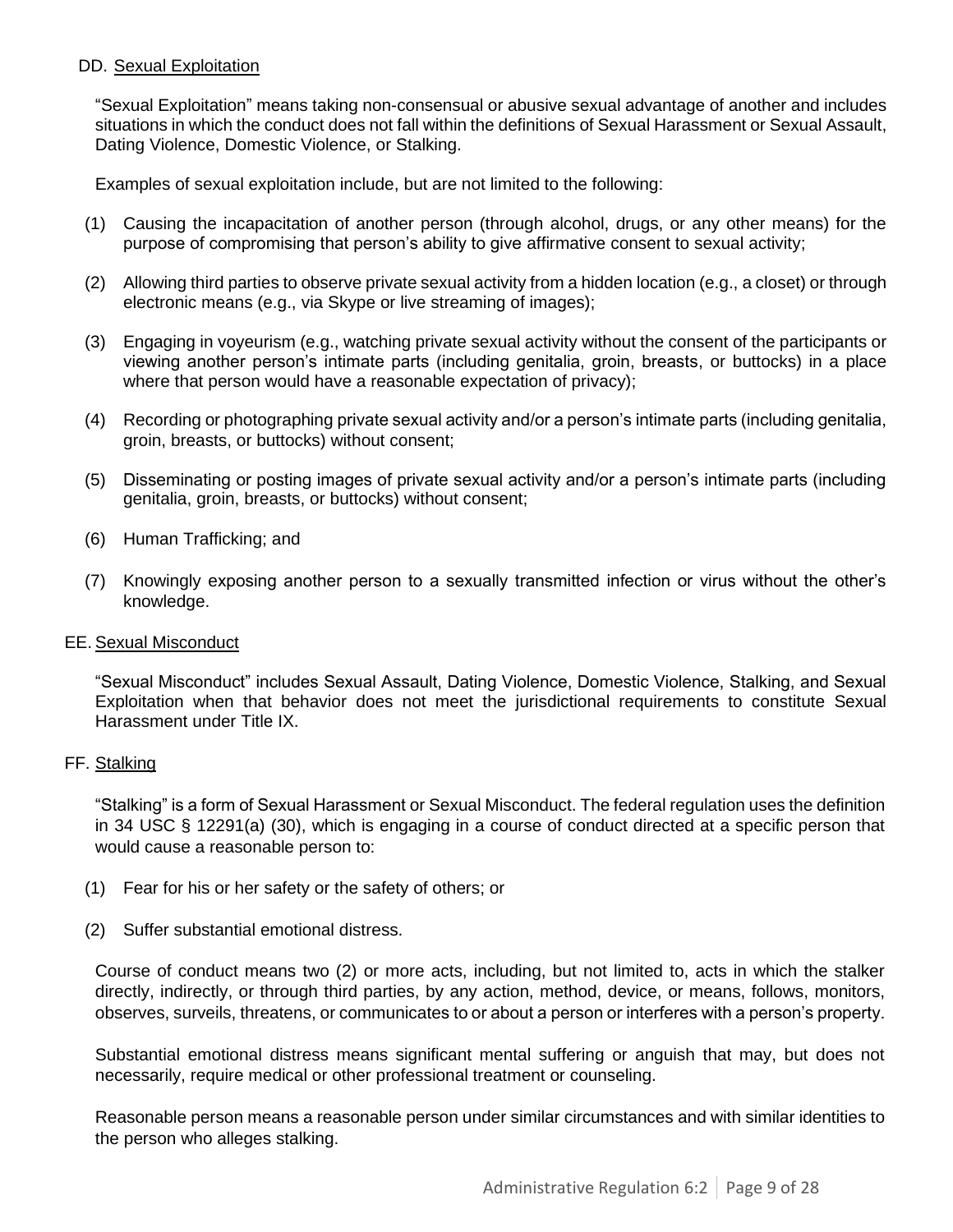### GG. Student

"Student" means any person who is enrolled in courses at UK. Student status continues whether or not UK's academic programs are in session. Student status includes those taking courses for credit or noncredit at UK, either full-time or part-time, while pursuing undergraduate, graduate, or professional studies.

Persons who are not enrolled at UK but who are participating in or attempting to participate in the education program or activity of the University are not students. However, such persons may serve as a Complainant or a Respondent.

Persons who withdraw after allegedly violating this Policy or who graduated after allegedly violating this Policy are not students but are still subject to discipline under this regulation.

#### HH. Supportive Measures

"Supportive Measures" means non-disciplinary, non-punitive individualized services offered as appropriate, as reasonably available, and without fee or charge to Complainant or Respondent before or after the filing of a formal complaint or where no formal complaint has been filed. Such measures are designed to restore or preserve equal access to the University's education program or activity without unreasonably burdening the other party, including measures designed to protect the safety of all parties or the recipient's educational environment, or deter Sexual Harassment and/or Sexual Misconduct.

Supportive measures may include but are not limited to the following:

- Counseling;
- Extensions of deadlines or other course-related adjustments;
- Modifications of work or class schedules;
- Campus safety or security escort services;
- Mutual restrictions on contact between the parties;
- Changes in work or housing locations;
- Leaves of absence;
- Increased security and monitoring of certain areas of the campus; and
- Other similar appropriate measures.

Any supportive measure provided to Complainant or Respondent will remain confidential to the extent that maintaining such confidentiality would not impair the ability of the University to provide the supportive measures. The Title IX Coordinator, or their designee, is responsible for coordinating the effective implementation of supportive measures.

#### II. Title IX Coordinator

"Title IX Coordinator" means the University official responsible for investigating complaints of Sexual Harassment, resolving potential violations informally, and facilitating the hearing process.

#### JJ. **University Counsel**

"University Counsel" means the attorney(s) designated by the University to prosecute the alleged violation of this policy to the AR 6:2 Hearing Panel on behalf of the University. The University is a party to a live hearing occurring pursuant to this regulation. University Counsel does not have authority to request dismissal of a charged violation of this policy.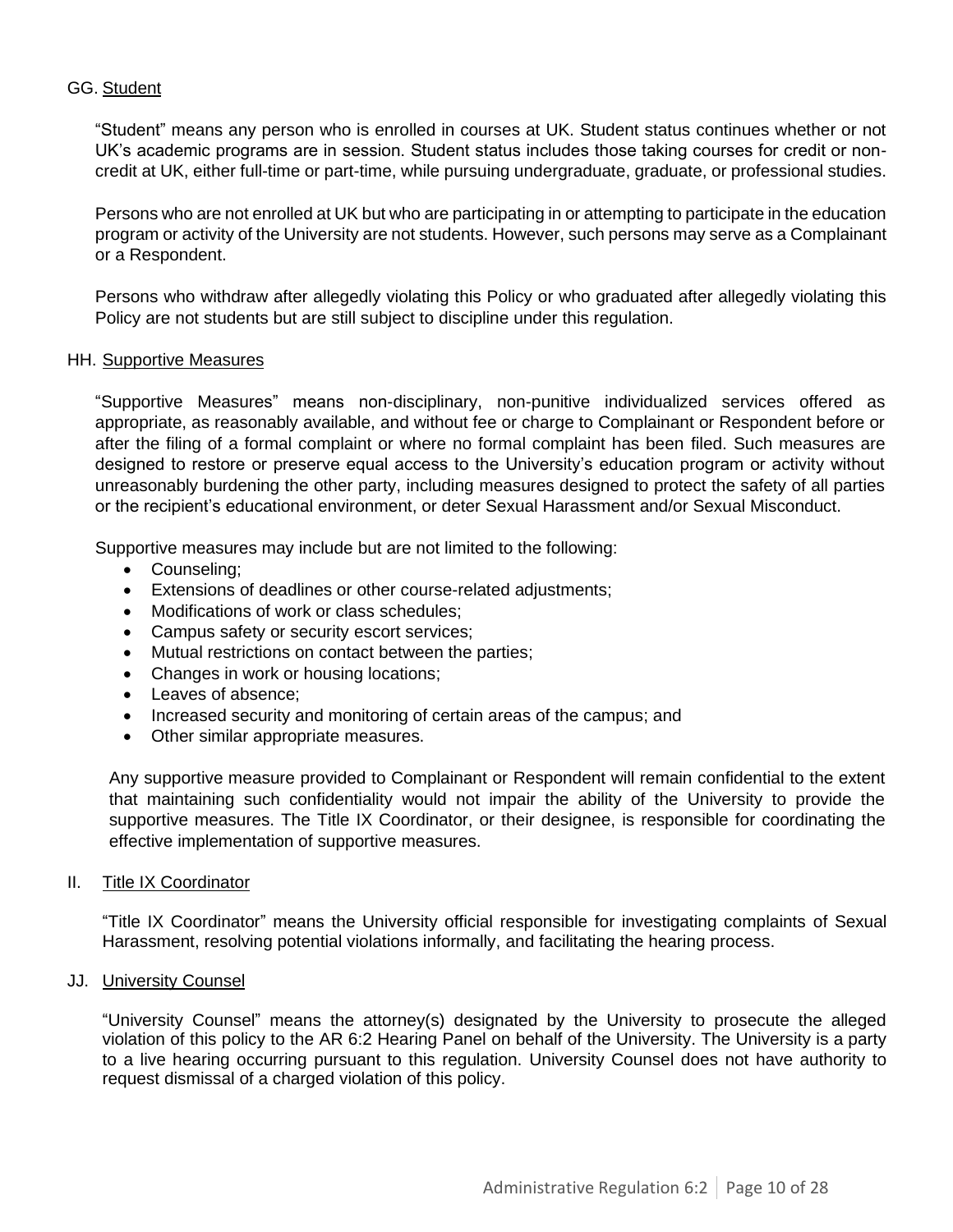## KK. University Official

"University Official" means any person employed or otherwise authorized by the University to perform assigned administrative or professional responsibilities.

# <span id="page-10-0"></span>V. Prohibited Acts

- A. Every member of the University community is prohibited from:
	- (1) Engaging in Sexual Harassment or Sexual Misconduct;
	- (2) Being complicit in the commission of Sexual Harassment or Sexual Misconduct;
	- (3) Retaliating in any manner against an individual who makes a complaint or participates in the investigation of a complaint of Sexual Harassment or Sexual Misconduct;
	- (4) Interfering with procedures to investigate or redress a complaint of Sexual Harassment or Sexual Misconduct;
	- (5) Making a false statement during the investigation or hearing of a complaint of Sexual Harassment or Sexual Misconduct; and
	- (6) Making an intentionally false accusation of Sexual Harassment or Sexual Misconduct through the University's procedures.
- B. Any member of the University community who engages in one of these prohibited acts against any other member of the University community may be subject to corrective action and appropriate sanctions.

# <span id="page-10-1"></span>VI. Reporting Allegations and Filing Formal Complaints

- A. A report of alleged misconduct is not the same as a Formal Complaint. A Formal Complaint means a document filed by a Complainant or signed by the Title IX Coordinator alleging Sexual Harassment or Sexual Misconduct against a Respondent and requesting that the University investigate the allegation of Sexual Harassment or Sexual Misconduct. At the time of filing a Formal Complaint, a Complainant must be participating in or attempting to participate in a education program or activity of the University.
- B. Any person may report Sexual Harassment or Sexual Misconduct, regardless of whether the person reporting is the person alleged to be the victim of conduct that could constitute Sexual Harassment or Sexual Misconduct. A report may be made in person, by mail, by telephone or by electronic mail, using the contact information listed for the Title IX Coordinator or to the University of Kentucky Police Department ("UKPD"), the University Violence Intervention and Prevention Center, the Dean of Students Office, a Campus Security Authority, or by any other means that results in the Title IX Coordinator receiving the person's verbal or written report. Such a report may be made at any time (including during non-business hours) by using the telephone number or electronic mail address, or by mail to the office address, listed for the Title IX Coordinator.

Martha Alexander, Title IX Coordinator 13 Main Building (859) 257-8927 [Martha.alexander@uky.edu](mailto:Martha.alexander@uky.edu)

C. An incident may be reported without filing a written complaint. Individuals who need assistance filing a report may contact the Office of Institutional Equity and Equal Opportunity at (859) 257-8927.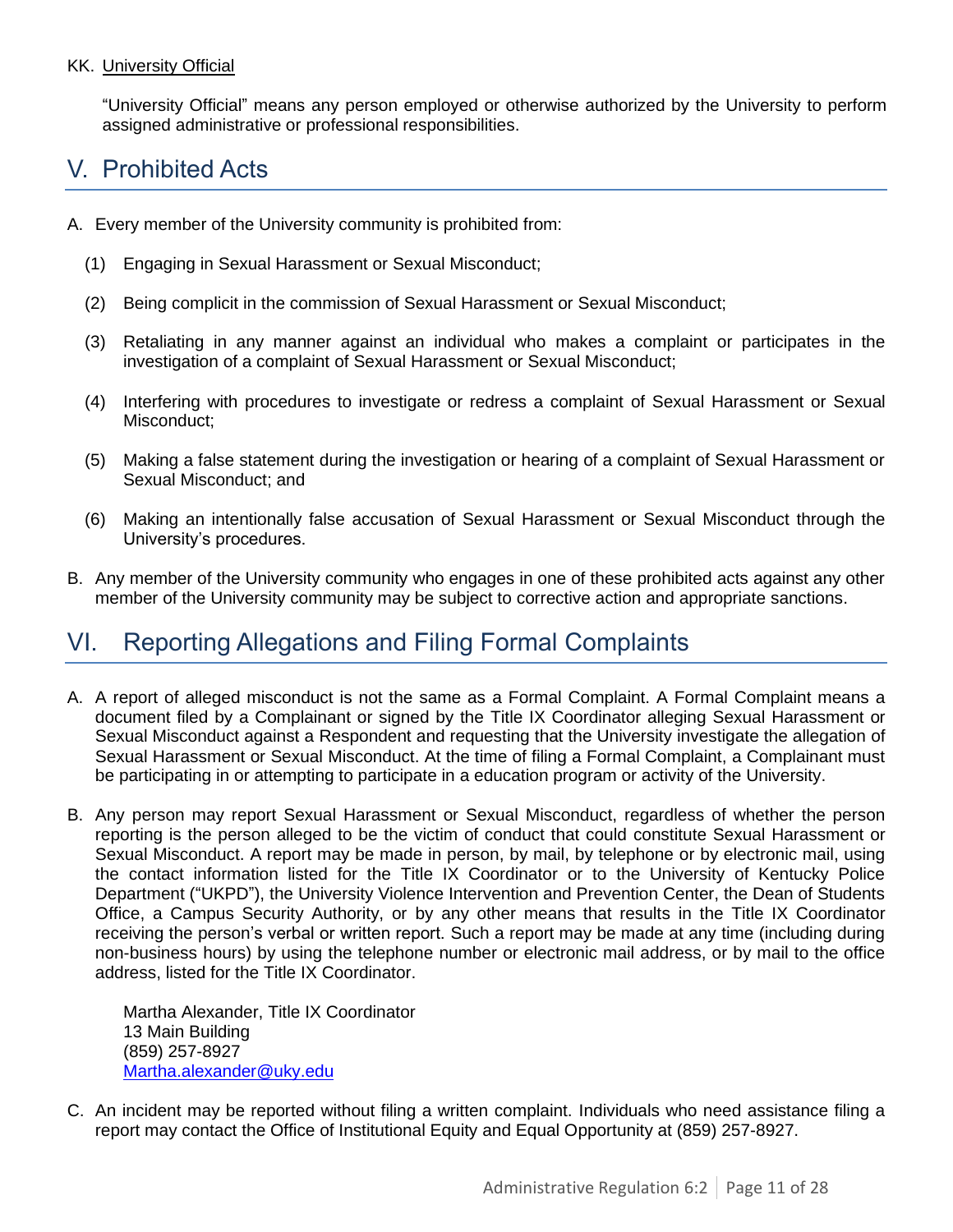- D. Reports can be made electronically at:<https://www.uky.edu/eeo/discrimination-harassment>
- E. There is no statute of limitation for reporting behavior that may be a violation of this regulation.
- F. Any Responsible Employee who witnesses or is made aware of an incident of Sexual Harassment or Sexual Misconduct must report it to the Title IX Coordinator as soon as possible. Reports of behavior that constitute an immediate threat to the safety or security of the person experiencing the behavior or the campus community should be made to the UKPD. University employees who are not employed by one of the offices identified in section I, below, are Responsible Employees and are not confidential and are not permitted to hold a report in confidence. Failure of Responsible Employees to report an incident of Sexual Harassment or Sexual Misconduct in a timely manner may result in corrective action, up to and including termination of employment.
- G. Incidents that occur abroad may be reported to the University of Kentucky International Center or directly to the Title IX Coordinator.
- H. Individuals designated as Campus Security Authorities are required by law to report certain crimes, including alleged sex offenses, stalking, dating or domestic violence, and sexual exploitation, to the UKPD or Division of Crisis Management and Preparedness. These reports are made for statistical purposes, without the inclusion of identifying information of the parties. For reporting responsibilities of individuals designated as Campus Security Authorities, see *Administrative Regulation 6:7, Policy on Disclosure of Campus Security and Crime Statistics.*
- I. Confidential reporting is allowed to the University Violence Intervention and Prevention Center and the UK Counseling Center or Health Services when receiving counseling or medical services. The University encourages individuals who make a complaint of Sexual Harassment, or Sexual Misconduct, regardless of where the report is made, to also contact the University Violence Intervention and Prevention Center [\(http://www.uky.edu/StudentAffairs/VIPCenter/\)](http://www.uky.edu/StudentAffairs/VIPCenter/) for assistance in accessing and navigating services' resources, and referrals both on and off campus.
- J. Anonymous reports may be made to the UKPD; however, because police reports are public records under state law, UKPD cannot hold reports of Sexual Harassment or Sexual Misconduct in confidence.
- K. Anonymous reports may also be made to Institutional Equity. However, the University has limited ability to address anonymous reports.
- L. The University provides information on pursuing criminal or other legal action, health care, counseling, and other support services available to students, faculty, staff, and visitors who have made an allegation of Sexual Harassment or Sexual Misconduct.
- M. Reports made through the process described in this AR are separate from and are not dependent on the outcome of any criminal or civil process that may be occurring concurrently.
- N. The University resolves Formal Complaints of Sexual Harassment and Sexual Misconduct within a period that is reasonable given the nature of the complaint. The University will keep the Complainant and Respondent informed of the progress of the proceedings.
- O. Individuals who experience sexual assault, dating violence, or domestic violence are strongly encouraged to seek medical attention and be examined for physical injury, the presence of sexually transmitted diseases, or pregnancy as a result of rape.

**NOTE: An individual who is considering making a criminal complaint or taking other legal action should seek medical care as soon as possible after the assault. It is important for the individual to not bathe, douche, or change clothing before the medical examination in order to avoid inadvertently removing important evidence. The kind of evidence that supports a legal case against an accused should be collected as soon as possible, at maximum within ninety-six (96)**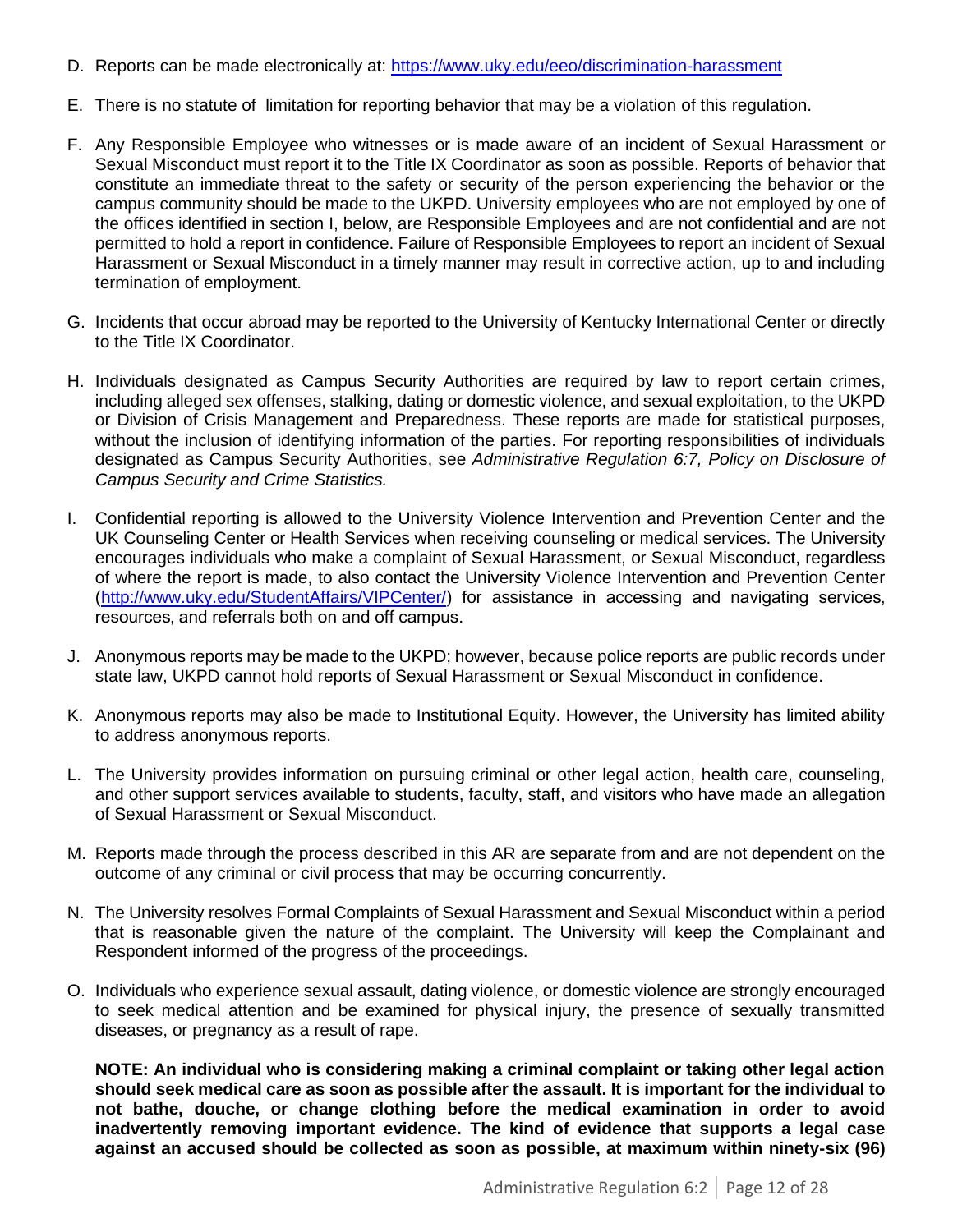### **hours of an assault.**

## **Important University Contact Numbers:**

| Violence Intervention and Prevention Center (859) 257-3574 |  |
|------------------------------------------------------------|--|
|                                                            |  |
|                                                            |  |
|                                                            |  |
|                                                            |  |

# <span id="page-12-0"></span>VII. Rights of the Complainant and Respondent

- A. The Complainant has the right to choose whether to file a Formal Complaint with the University.
- B. Complainant has the right to access supportive measures regardless of whether they file a Formal Complaint.
- C. In addition to pursuing administrative penalties and remedies, the Complainant maintains the right to pursue criminal or other legal action.
- D. Respondent has the right to be presumed innocent. It is the University's responsibility to prove that Respondent engaged in Sexual Harassment or Sexual Misconduct.
- E. Both the Complainant and Respondent have the right:
	- (1) To have the University respect their rights provided by the United States and Kentucky Constitutions;
	- (2) To be treated with respect by University officials;
	- (3) To take advantage of campus support resources;
	- (4) To experience a safe living, educational, and work environment;
	- (5) To have up to two (2) Advisors, including attorneys, present during any investigation, pre-hearing meeting, or hearing;
	- (6) To have an attorney represent them at any hearing;
	- (7) To refuse to have an allegation resolved through conflict resolution procedures;
	- (8) To receive amnesty for certain student misconduct, such as alcohol or drug violations, that occurred ancillary to the incident;
	- (9) To be free from retaliation for reporting violations of this regulation or cooperating with an investigation;
	- (10) To have complaints heard in accordance with University procedures;
	- (11) To be informed in writing of the outcome/resolution of the complaint, any sanctions where permissible, and the rationale for the outcome where permissible;
	- (12) To have minimal interaction or contact with Respondent or Complainant; and
	- (13) To request supportive measures from the University to ensure minimal interaction or contact with Respondent or Complainant.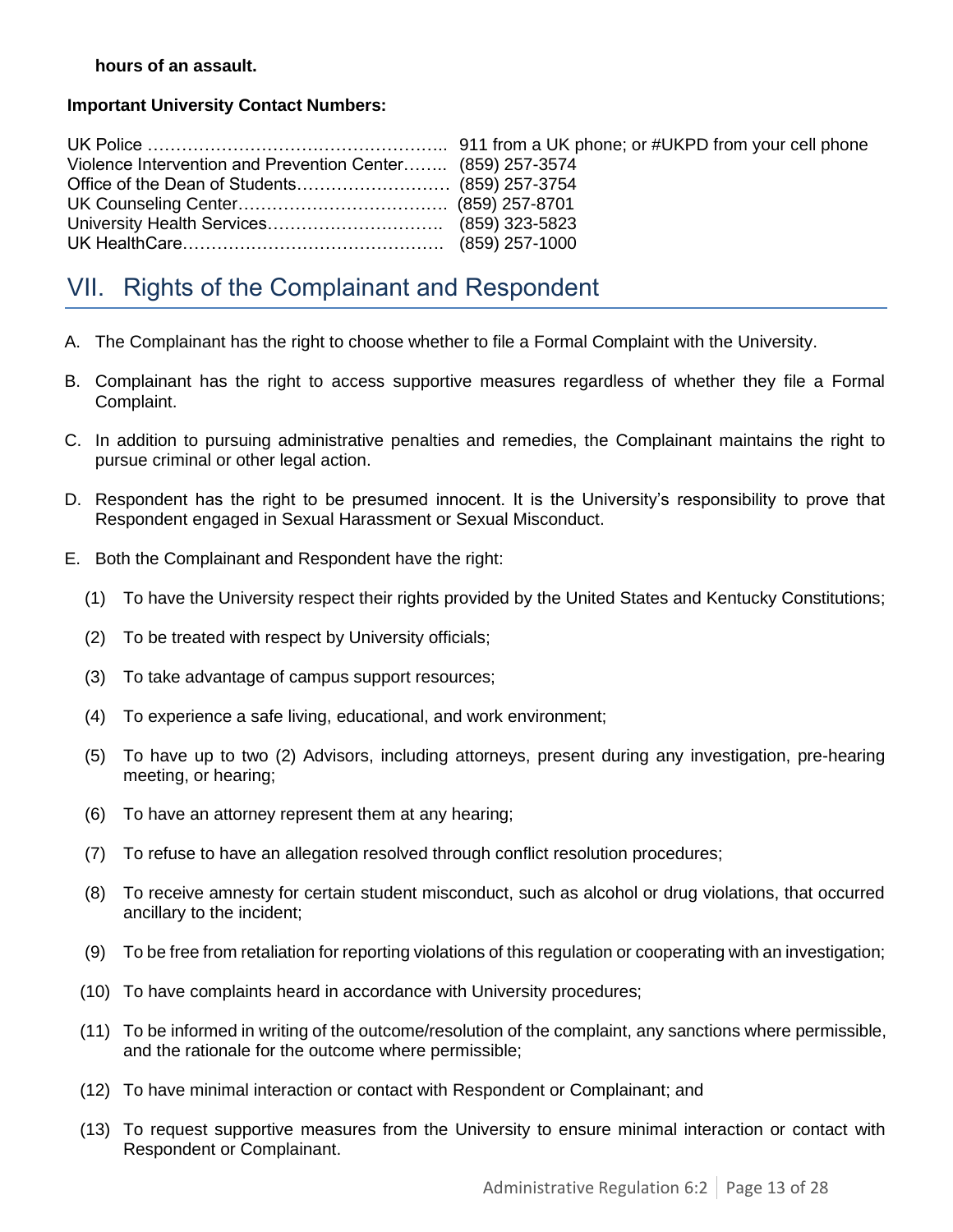F. The University will keep confidential to the greatest extent possible the identity of any individual who has made a report or complaint of sex discrimination, including any individual who has made a report or filed a Formal Complaint of Sexual Harassment or Sexual Misconduct, any Complainant, any individual who has been reported to be the perpetrator of sex discrimination, any Respondent, and any witness. The University may be required to disclose the identity of individuals when necessary to provide due process to the Respondent or to comply with federal or state law.

## <span id="page-13-0"></span>VIII. Corrective Actions and Disciplinary Procedures

- A. For students, faculty, and staff, the University will utilize the procedures outlined in the Appendix to address and resolve allegations of Sexual Harassment or Sexual Misconduct. The Title IX Coordinator, or designee, has the authority to determine whether allegations fall within the purview of AR 6:2 and appropriate charges.
- B. The recommended range of sanctions for students is in accordance with the Appendix and includes disciplinary probation, counseling assessment, social restrictions, social suspension, suspension, and expulsion. Additional sanctions also may be imposed when appropriate. Both the Complainant and Respondent will be informed of the outcome of the corrective action or disciplinary process.
- C. The recommended range of sanctions for faculty and staff is in accordance with the Appendix and includes suspension, counseling, or termination of employment. Additional sanctions also may be imposed when appropriate. Both the Complainant and Respondent will be informed of the outcome of the corrective action or disciplinary process.

# <span id="page-13-1"></span>IX. Education

Regular and ongoing education regarding the issues addressed in this regulation is available for all members of the University community. The VIP Center offers both online and interactive training sessions for students and conducts Green Dot bystander intervention training for faculty and staff. Training on Discrimination and Harassment, including Title IX, is offered by the Title IX Coordinator, or designee, on a regular basis for new employees, in the SuperVision curriculum, and for employees and any units upon request.

## References and Related Materials

TITLE IX of the Education Amendments of 1972, 20 U.S.C. §§ 1681 - 1688

Department of Education, Title IX regulations, 34 C.F.R. § 106.1, et seq.

Higher Education Act of 1965, 485(f) (20 U.S.C. 1092(f)), Jeanne Clery Disclosure of Campus Security Policy and Campus Crime Statistics Act (Clery Act).

Violence Against Women Reauthorization Act of 2013, (Pub. Law 113-4)

Administrative Regulation 6:7, Policy on Disclosure of Campus Security and Crime Statistics

# Revision History

1/26/2009, 9/30/2014 (Interim), 12/3/2014, 6/19/2015 (addition of procedures), 6/10/2016, 6/18/2018, 8/14/2020 (Interim)

For questions, contact: [Office of Legal Counsel](mailto:LegalRegs@uky.edu)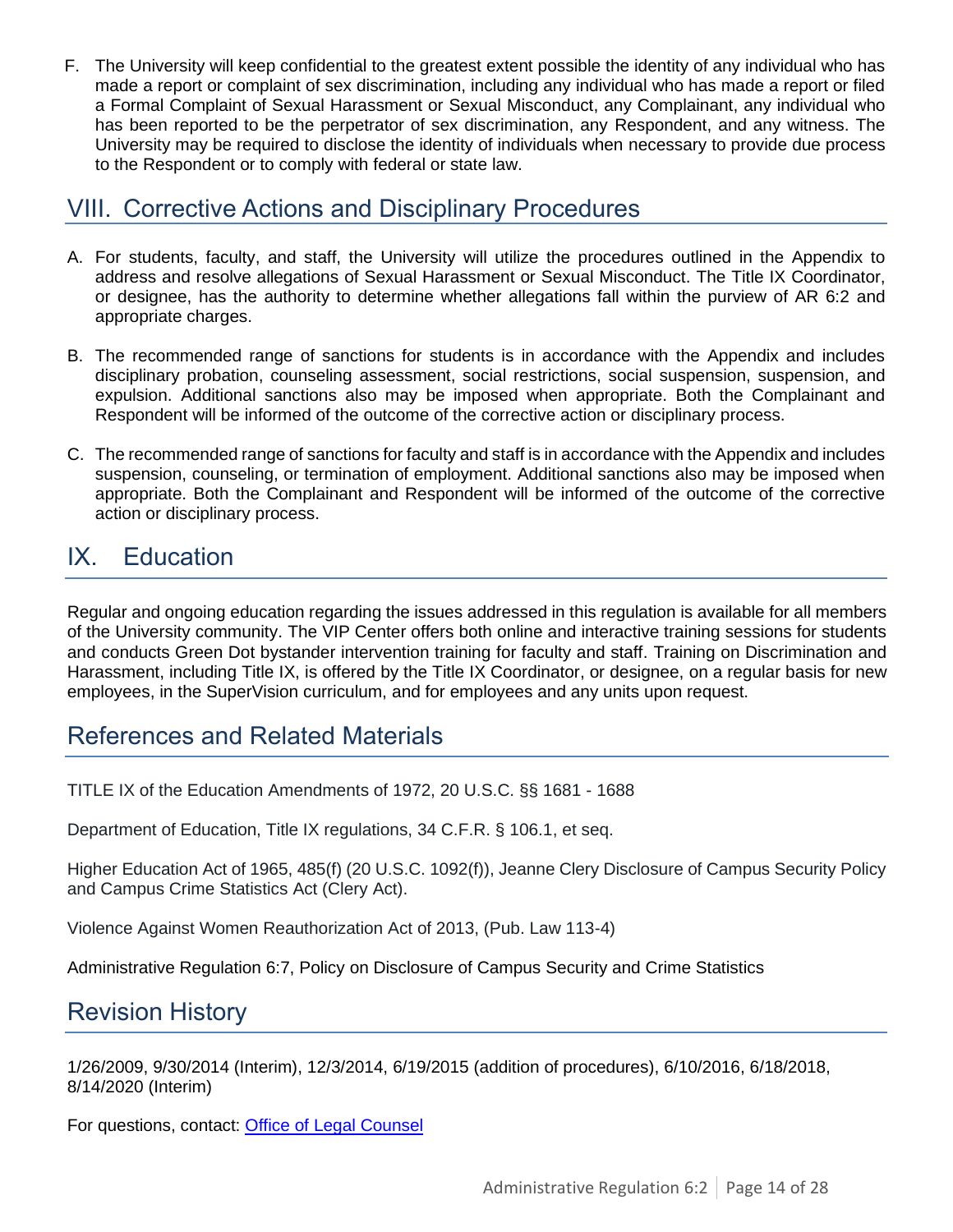# <span id="page-14-0"></span>**UNIVERSITY OF KENTUCKY PROCEDURES FOR ADDRESSING AND RESOLVING ALLEGATIONS OF SEXUAL HARASSMENT UNDER TITLE IX AND OTHER FORMS OF SEXUAL MISCONDUCT**

## **INDEX**

- I. INTRODUCTION
- II. DEFINITIONS
- III. INITIATING A COMPLAINT
- IV. INVESTIGATION PROCESS
- V. INTERIM REMEDIES DURING THE INVESTIGATION PROCESS
- VI. DETERMINATION OF PROBABLE CAUSE BY THE TITLE IX COORDINATOR,
- VII. NOTICE OF HEARING AND ADMINISTRATIVE MEASURES
- VIII. MEDIATION
- IX. LIVE HEARING PROCEDURES
- X. RECOMMENDED SANCTIONS
- XI. APPEALS TO THE TITLE IX APPEAL BOARD
- XII. AMENDMENT OF THESE PROCEDURES

# **I. INTRODUCTION**

These procedures are applicable to allegations, investigations, and adjudication of cases involving *Administrative Regulation (AR) 6:2, Policy and Procedures for Addressing and Resolving Allegations of Sexual Harassment Under Title IX and Sexual Misconduct.* 

These procedures apply in all cases involving violations of AR 6:2 regardless of whether Respondent is a faculty employee, staff employee, or student. Although a violation of AR 6:2 is a violation of the Student Code, the Student Code explicitly provides that these procedures—not the Code's procedures—apply when a student is accused of violations of AR 6:2. Moreover, for staff employees, these procedures—not the Human Resources Policies and Procedures—apply when a staff member is accused of violations of AR 6:2. Although there are procedures for the termination of a faculty employee in Governing Regulation X, these procedures—not the termination procedures specified in Governing Regulation X—apply for the investigation and initial determination of a faculty employee's responsibility for a violation of AR 6:2. If a faculty employee is found responsible for a violation of AR 6:2, the Provost may initiate termination procedures under Governing Regulation X.

# **II. DEFINITIONS**

Definitions for these procedures are the same as the definitions in AR 6:2.

# **III. INITIATING A COMPLAINT**

A. *Distinction Between Report and Formal Complaint:* Making a report is not the same as filing a Formal Complaint. Individuals can make a report and receive supportive measures without filing a Formal Complaint.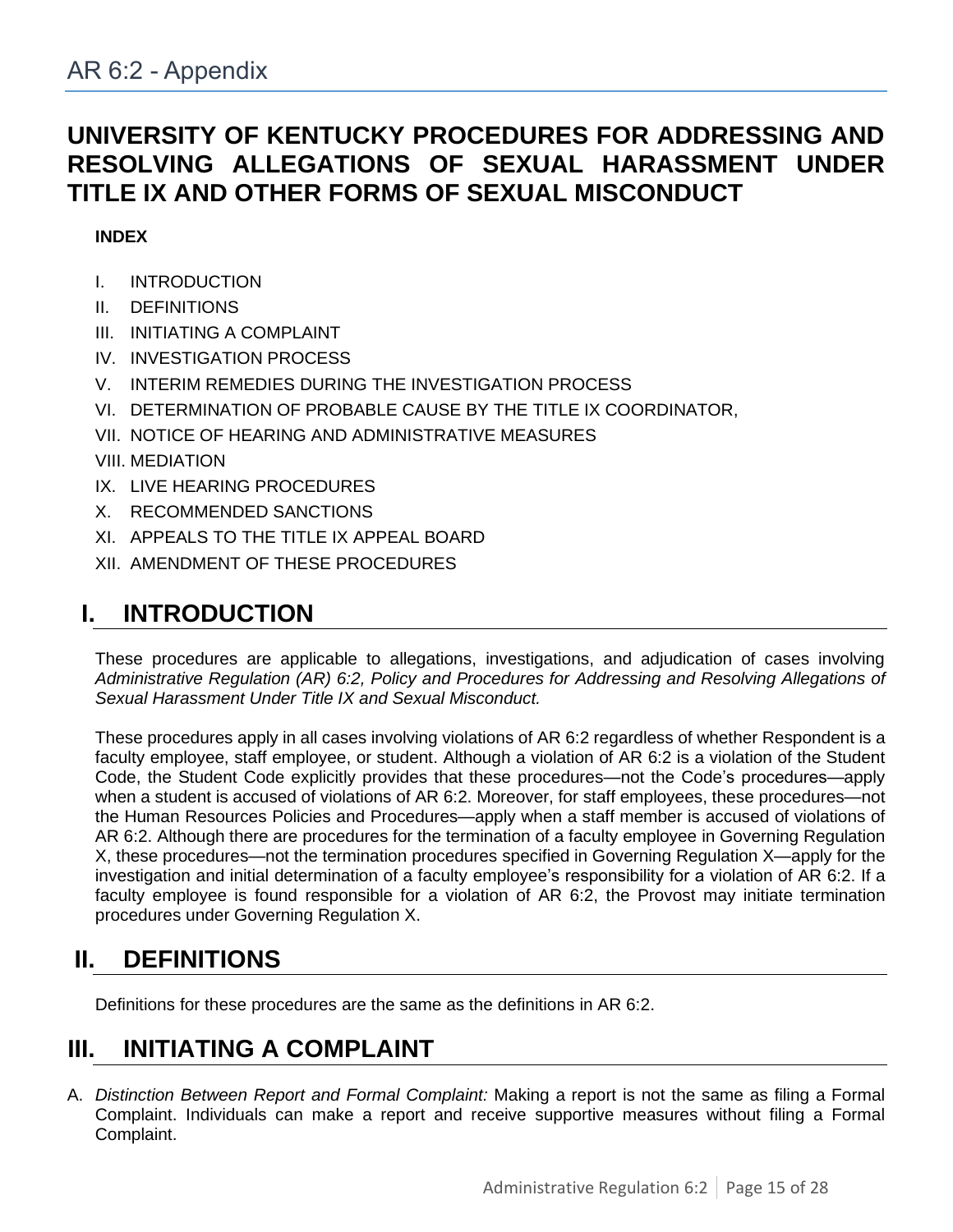B. *Filing a Formal Complaint*: An individual may file a formal complaint by providing the Office of Institutional Equity and Equal Opportunity with a signed document containing the allegations they are making and requesting an investigation. A Formal Complaint can also be initiated with the signature of the Title IX Coordinator on a written complaint.

Any individual who does not have the ability to make a complaint in writing may contact Institutional Equity for assistance in filing a Formal Complaint.

- C. *Making a Report:* Any person may report Sexual Harassment, regardless of whether the person reporting is the person alleged to be the victim of conduct that could constitute Sexual Harassment, in person, by mail, by telephone, or by electronic mail, using the contact information listed for the Title IX Coordinator, or to the University of Kentucky Police Department, the University Violence Intervention and Prevention Center, the Dean of Students Office, a Campus Security Authority, or by any other means that results in the Title IX Coordinator receiving the person's verbal or written report. Such a report may be made at any time (including during non-business hours) by using the telephone number or electronic mail address, or by mail to the office address, listed for the Title IX Coordinator. Reports can be made electronically at: [https://www.uky.edu/eeo/discrimination-harassment.](https://www.uky.edu/eeo/discrimination-harassment)
- D. *Confidential Reporting:* Individuals may make a confidential complaint or report (where individuals receiving the complaint are not required to report incidents to the Title IX Coordinator) to the University Violence Intervention and Prevention Center (VIP Center), University Counseling Center (students only), or University Health Services (students only).
- E. *Anonymous Reporting:* Anonymous reports may be made to the University of Kentucky Police Department; however, the University of Kentucky Police Department cannot hold reports of sexual assault, stalking, dating violence, or domestic violence in confidence. In addition, certain individuals designated as Campus Security Authorities under AR 6:7 are required by law to report certain offences to the University of Kentucky Police Department or Division of Crisis Management and Preparedness. These reports are made for statistical purposes, without the inclusion of identifying information of the parties. (see AR 6:7, Policy on Disclosure of Campus Security and Crime Statistics).

Anonymous reports may also be made to Institutional Equity. However, the University has limited ability to respond to anonymous reports.

F. *Dual Reporting*: Sexual Harassment and Sexual Misconduct are both violations of University policy, federal law, and, in some cases, state or criminal law. The University encourages Complainants to make reports to both local law enforcement agencies (Lexington Police Department, University of Kentucky Police Department, or other appropriate local law enforcement agencies) and a University official. The result of an external criminal investigation does not affect whether a violation of University policy has occurred. An external criminal investigation will not take the place of a University investigation, although a criminal investigation may supplement a University investigation. The University will not wait for the conclusion of a criminal investigation to begin conducting its own independent investigation, to take interim measures to protect the University or any member of the University community, or when necessary, initiate hearing procedures as outlined below.

# **IV. INVESTIGATION PROCESS**

- A. *Notice:* Upon receipt of a Formal Complaint, the University will provide the following to both the Complainant and Respondent:
	- (1) Notice, which will include:
		- a. Notice of these procedures;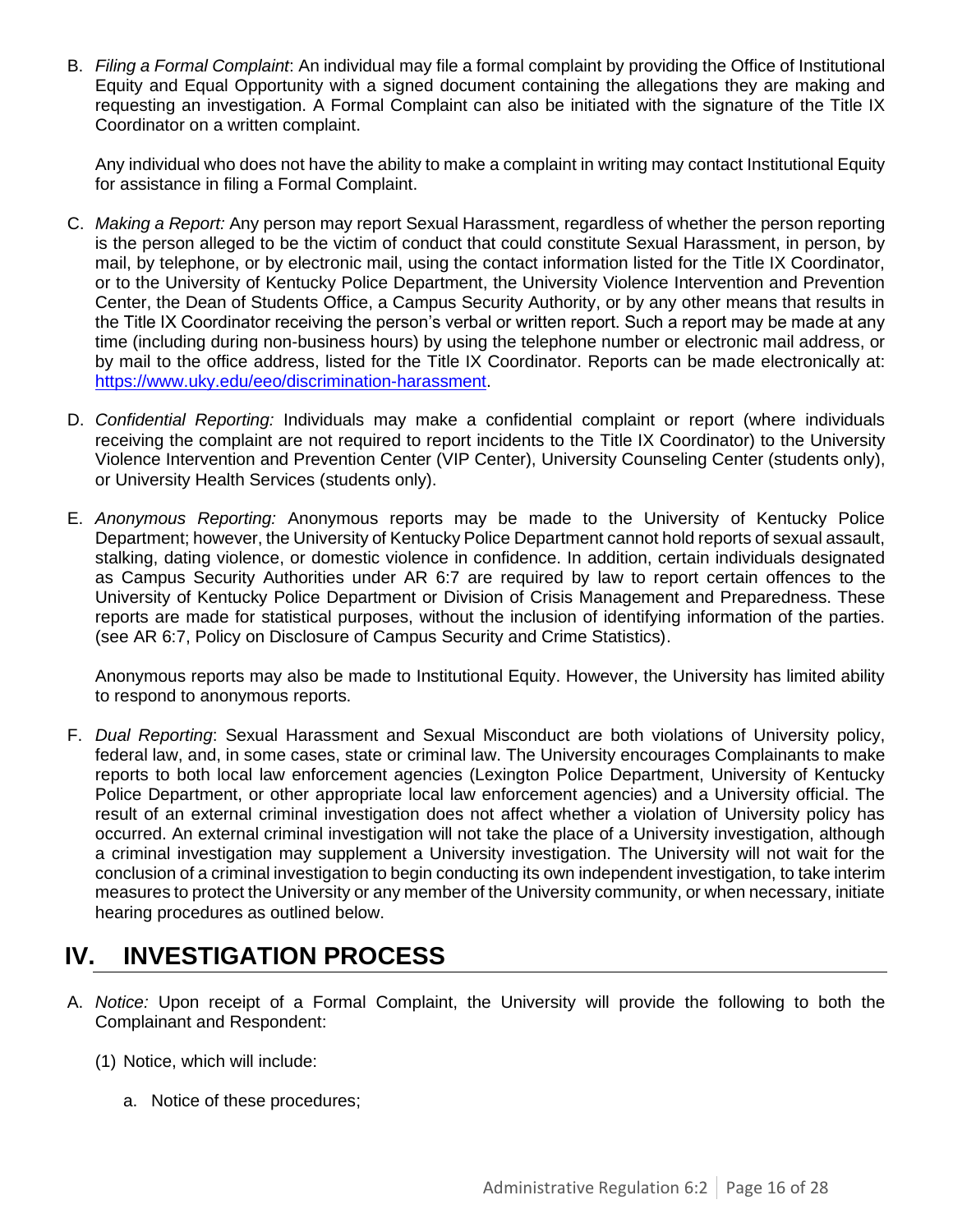- b. Notice of the allegations potentially constituting Sexual Harassment or Sexual Misconduct, including the following information if known at the time:
	- i. The identity of the parties involved in the incident;
	- ii. The conduct allegedly constituting Sexual Harassment or Sexual Misconduct; and
	- iii. The date and location of the alleged incident, if known.
- c. A statement that Respondent is presumed not responsible for the alleged conduct;
- d. A statement that a determination for responsibility is made at the conclusion of the process outlined in these procedures;
- e. A statement that the Parties may have two (2) Advisors of their choice, who may be an Attorney;
- f. A statement that the Parties may inspect and review evidence prior to a determination of responsibility being made;
- g. A statement that knowingly submitting false statements or knowingly submitting false information is grounds for University discipline;
- h. A statement that if, in the course of the investigation, the University discovers any additional allegations about Complainant or Respondent that are not included in the original notice, the University must provide notice of the additional allegations to the parties; and
- i. A statement that Respondents will have two (2) business days prior to their first investigative meeting to prepare a response to the allegations. Any such response may be, but is not required to be, submitted in writing.
- B. The University will investigate all allegations in the Formal Complaint.
- C. *Rights of Complainant and Respondent During the Investigation.* In addition to the rights enumerated above, in AR 6:2,VII (E), both Complainant and Respondent have the right to:
	- (1) Present witnesses, including fact and expert witnesses and other inculpatory and exculpatory evidence;
	- (2) Discuss the allegations under investigation or to gather and present relevant evidence;
	- (3) Refuse to speak to the Equal Opportunity Investigator or to answer specific questions. Refusal to speak or answer questions will not result in the investigator drawing an inference of responsibility based on the refusal to answer questions; and
	- (4) Be accompanied by two (2) Advisors, who may be an attorney, when meeting with the Equal Opportunity Investigator.
- D. *Dismissal of a Formal Complaint*: Dismissal of a Formal Complaint for Sexual Harassment pursuant to Title IX does not preclude the University from bringing charges and taking disciplinary action against Respondent pursuant to *Administrative Regulation* 6:2 for Sexual Misconduct or pursuant to *Administrative Regulation 6:1, Policy on Discrimination and Harassment,* or any other applicable University policy. If the University dismisses a Formal Complaint or any allegations in the Formal Complaint for any reason, the Complainant may appeal this decision to the AR 6:2 Appeals Board. If the Formal Complaint is not dismissed in its entirety, the dismissal is not subject to appeal until the adiudication process is complete.
	- (1) The Title IX Coordinator, or their designee, must dismiss a formal complaint of Sexual Harassment if the conduct alleged in the Formal Complaint: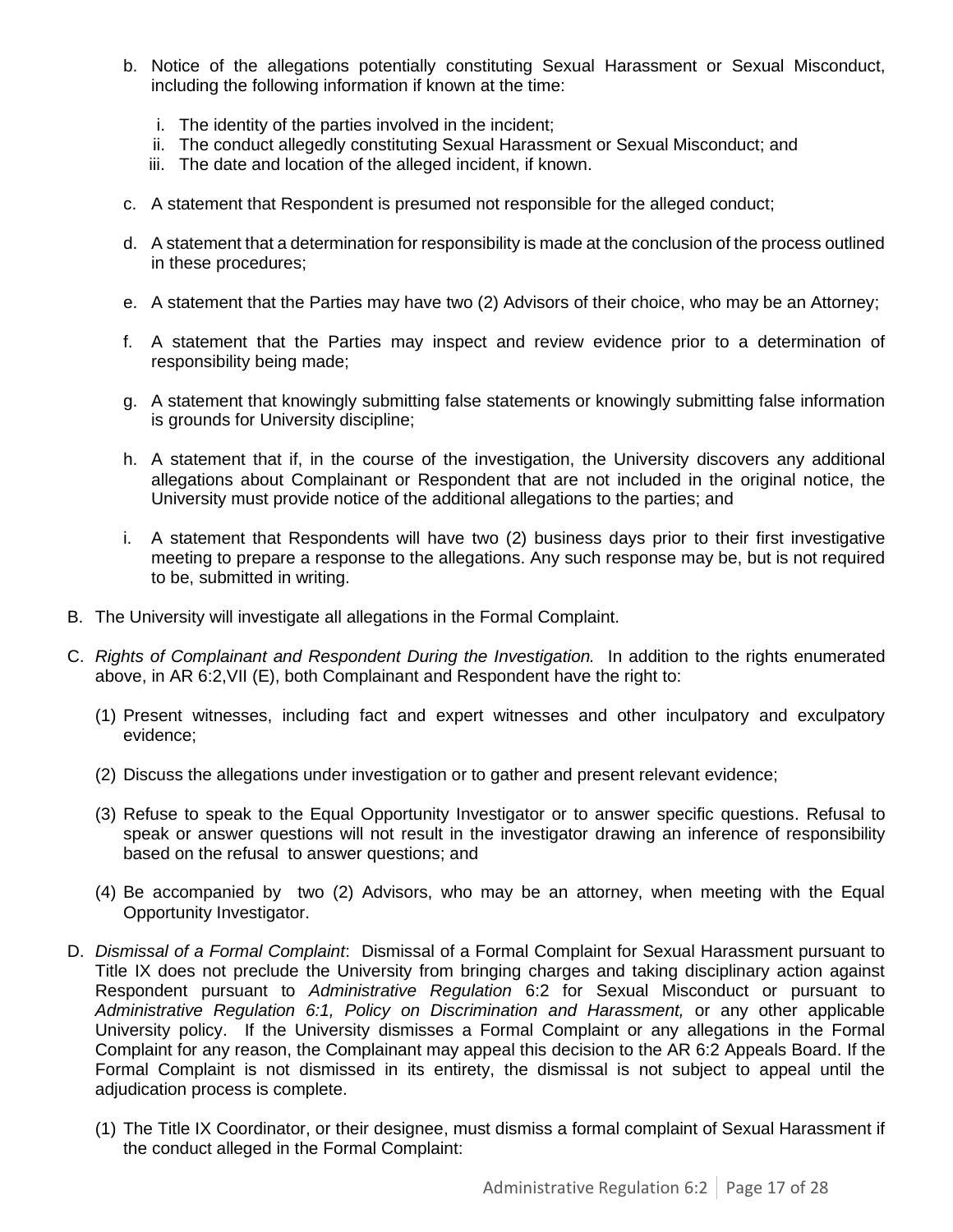- a. Would not constitute Sexual Harassment even if proven;
- b. Did not occur in the University's education program or activity; or
- c. Did not occur against a person in the United States.
- (2) The Title IX Coordinator, or their designee, may dismiss the Formal Complaint or any allegations in the Formal Complaint if:
	- a. At any time during the investigative process, Complainant notifies the Title IX Coordinator that Complainant would like to withdraw the Formal Complaint or any allegation in the Formal Complaint;
	- b. Respondent is no longer enrolled in or employed by the University;
	- c. Specific circumstances prevent the University from gathering evidence sufficient to make a determination as to Probable Cause; or
	- d. The information gathered in the investigation is not sufficient to make a determination of Probable Cause.
- E. The University may consolidate multiple Formal Complaints where the allegations of Sexual Harassment or Sexual Misconduct arise out of the same facts or circumstances.
- F. An Equal Opportunity Investigator will investigate to determine if there is Probable Cause to believe Respondent committed Sexual Harassment or Sexual Misconduct. The Equal Opportunity Investigator does not make a determination of Probable Cause.
- G. During the Investigative Process, the burden of proof and the burden of gathering evidence sufficient to reach a determination regarding responsibility rests with the University*.*
- H. During the Investigative Process, the University may not access, consider, disclose or otherwise use a party's records that are made or maintained by an attorney, physician, psychiatrist, psychologist, or other recognized professional's or paraprofessional's capacity or assisting in that capacity, and which are made and maintained in connection with the provisions of treatment to the party, unless the University obtains that party's voluntary, written consent to do so.
- I. *Disclosure of Evidence and Response:* Prior to the completion of the Final Investigative Report, the University will provide each party and their advisors with an electronic or hard copy of the Preliminary Investigative Report, including all the evidence directly related to the allegations raised in the formal complaint. This includes evidence that the University does not intend to rely upon in reaching a determination regarding responsibility and inculpatory or exculpatory evidence. This does not include information related to supportive measures provided to individuals that do not impact the other party to a matter and does not include any investigative notes of the investigator. Within ten (10) calendar days of receiving the Preliminary Investigative Report, the Complainant and/or Respondent may submit a written Rebuttal or Supplementation to the Preliminary Investigative Report to the Equal Opportunity Investigator. The Equal Opportunity Investigator will consider the written responses before providing the Final Investigative Report and will include the written responses in the Final Investigative Report to the Title IX Coordinator, Respondent, and Complainant.
- J. *Final Investigative Report.* An Equal Opportunity Investigator will prepare a written Final Investigative Report with a recommendation to the Title IX Coordinator as to whether Probable Cause exists. The Final Investigative Report will contain any rebuttal or supplementation provided by Complainant and Respondent.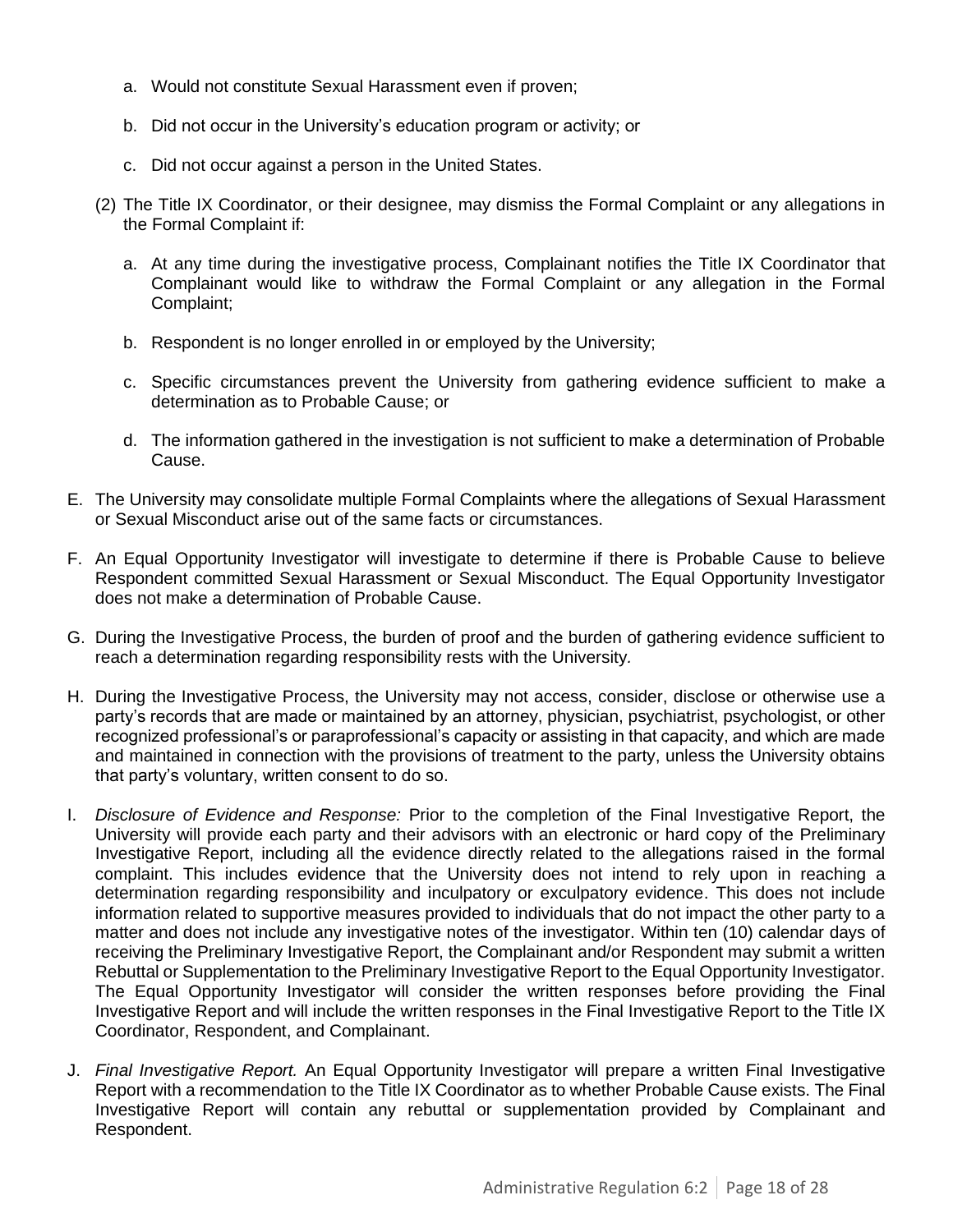# **V. INTERIM REMEDIES DURING THE INVESTIGATION PROCESS**

### A. *Emergency Suspension*

- (1) The Title IX Coordinator, or their designee, may impose an emergency suspension on Respondent. The terms of the Emergency Suspension may remove Respondent from University premises or the University's education program or activity. Before doing so, the Title IX Coordinator, must: (1) undertake an individualized safety and risks analysis; (2) determine that an immediate threat to the physical health or safety of any individual arising from the allegations of Sexual Harassment or Sexual Misconduct justifies removal; and (3) provide Respondent with notice of the emergency suspension and opportunity to challenge the emergency suspension. The Title IX Coordinator's analysis, determinations, and notice must be in writing.
- (2) Because the emergency suspension provisions are mandated by federal regulation, the Emergency Suspension provisions preempt the University's governing and administrative regulations for the suspension of faculty and staff Respondents.
- (3) For faculty and staff Respondents, any Emergency Suspension will be Administrative Leave with pay. Employees who are classified as non-exempt employees will be paid for hours they are regularly scheduled to work including back pay.
- (4) The individual may appeal the Emergency Suspension to the Provost (faculty employee), Associate Provost for Student and Academic Life (students), or Vice President for Human Resources (staff employee) in writing within seven (7) calendar days of the notice of the Emergency Suspension. Any Emergency Suspension remains in effect during the appeal.
- (5) The Provost, Associate Provost for Student and Academic Life, or Vice President for Human Resources may reverse or modify the suspension. The decision of the Provost, Associate Provost for Student and Academic Life, or Vice President for Human Resources regarding the Emergency Suspension is final.
- (6) The possibility of an Emergency Suspension does not diminish Respondent's rights under the Americans with Disabilities Act or Section 504 of the Rehabilitation Act of 1973.

#### B. *Supportive Measures Available*

Supportive Measures that may be initiated at any time and are not dependent on the outcome of the case include, but are not limited to:

- (1) Referral to on- or off-campus resources, such as the VIP Center or counseling;
- (2) Alteration of the housing (students) or workplace or workstation (employees) situation for the Complainant or Respondent;
- (3) Removing a student from residential facilities or removing an employee from the work setting or University premises (See Emergency Suspension);
- (4) Limitation on contact between parties (e.g. no-contact orders, no-trespass orders);
- (5) Referral to academic support services, such as tutoring and testing accommodations (students);
- (6) Adjustments to course schedules and academic deadlines (students) or work schedules (employees); or
- (7) Other appropriate remedies based on each individual situation.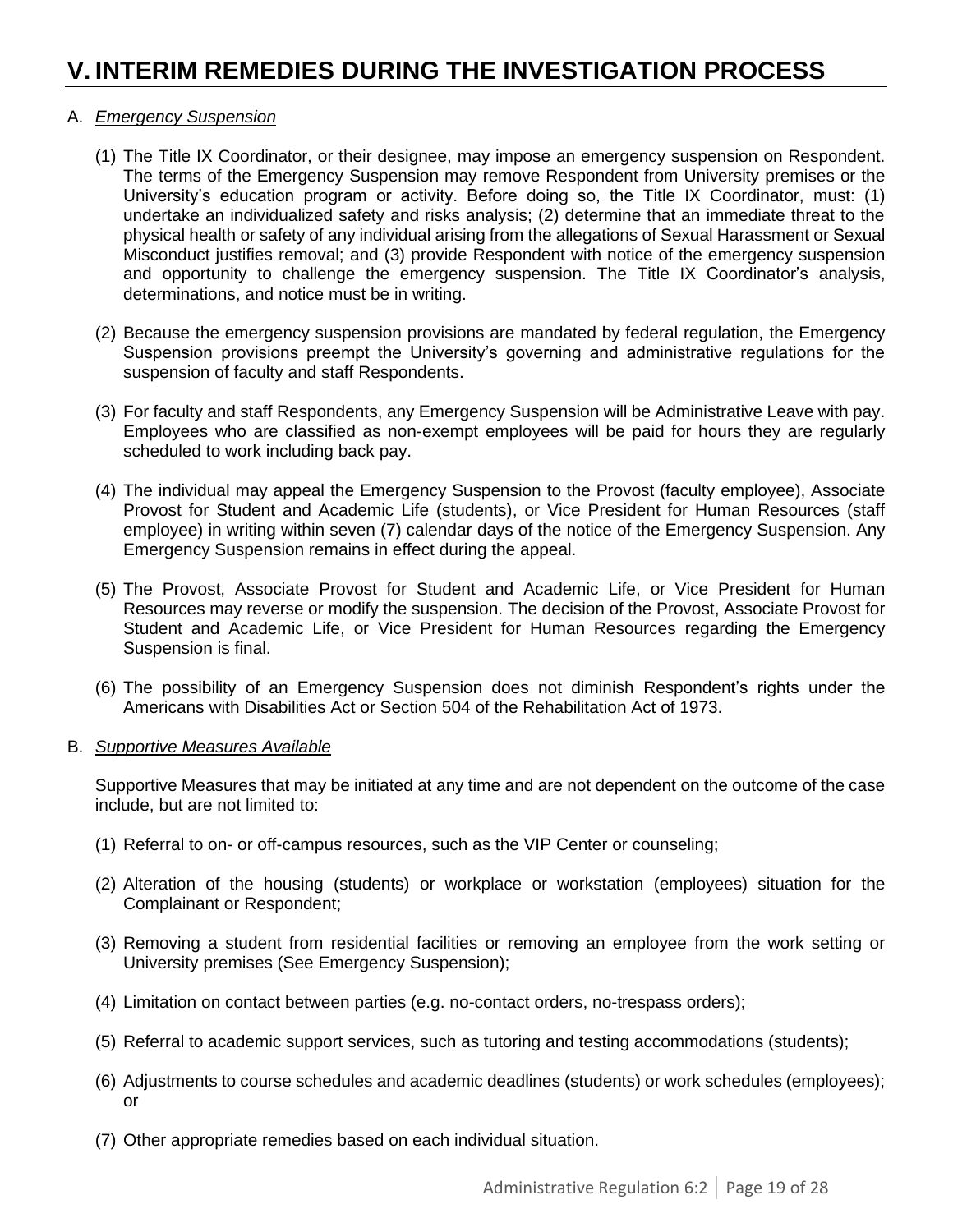Supportive measures are not subject to appeal.

# **VI. DETERMINATION OF PROBABLE CAUSE**

- A. After reviewing the Final Investigative Report, the Title IX Coordinator, or their designee, will determine whether there is Probable Cause to believe Respondent committed Sexual Harassment or Sexual Misconduct.
- B. If the Title IX Coordinator, or their designee, concludes there is not Probable Cause to believe Respondent committed Sexual Harassment or Sexual Misconduct, the Title IX Coordinator will state this conclusion in writing and notify both the Complainant and Respondent. The Complainant may appeal this decision to the AR 6:2 Appeals Board. If the Formal Complaint is not dismissed in its entirety, the dismissal is not subject to appeal until the adjudication process is complete.
- C. Alternatively, if the Title IX Coordinator, or their designee, concludes there is Probable Cause, then the Title IX Coordinator, will prepare a written statement of charges and present this written statement of charges to both the Complainant and Respondent.
- D. The written statement of charges will include a summary of the complaint, the alleged policy violation(s), the date and time of the pre-hearing meeting, and, if applicable, interim restrictions or supportive measures.

For allegations involving individuals, the statement of charges will be sent to Respondent's and Complainant's official University email addresses no less than five (5) calendar days prior to a scheduled pre-hearing meeting. Failure to read and comply with the statement of charges is not suitable grounds for an appeal.

For registered student organizations, the statement of charges will be mailed to the organization's representative, typically the organization's president, on file with the University. Failure to read and comply with the statement of charges is not suitable grounds for an appeal.

In scheduling a pre-hearing meeting, the Title IX Coordinator, or their designee, considers the availability of Respondent, Complainant, and their respective Advisors, based on Complainant and Respondent's class schedules, if students, and work schedules, if employees.

E. *Pre-Hearing Meetings*: The Title IX Coordinator, or their designee, will meet with Respondent and Complainant separately to: (1) discuss the hearing process; and (2) attempt to resolve the matter without conducting a live hearing. These meetings will occur separately. With the exception of Advisors, prehearing meetings are closed meetings. If Respondent chooses to resolve the allegation during the meeting, the case will be closed, and the appropriate unit administrator(s) will be notified. If the allegation is not resolved during the meeting, the case will be referred to the AR 6:2 Hearing Officer for resolution by an AR 6:2 Hearing Panel.

# **VII. NOTICE OF HEARING AND ADMINISTRATIVE MEASURES**

- A. For allegations involving individuals, Notices will be sent to Respondent's and Complainant's official University email addresses no less than five (5) calendar days prior to a scheduled pre-hearing meeting. Failure to read and comply with the Notice is not suitable grounds for an appeal.
- B. For registered student organizations, the Notice will be emailed to the organization's representative, typically the organization's president, on file with the University no less than five (5) calendar days prior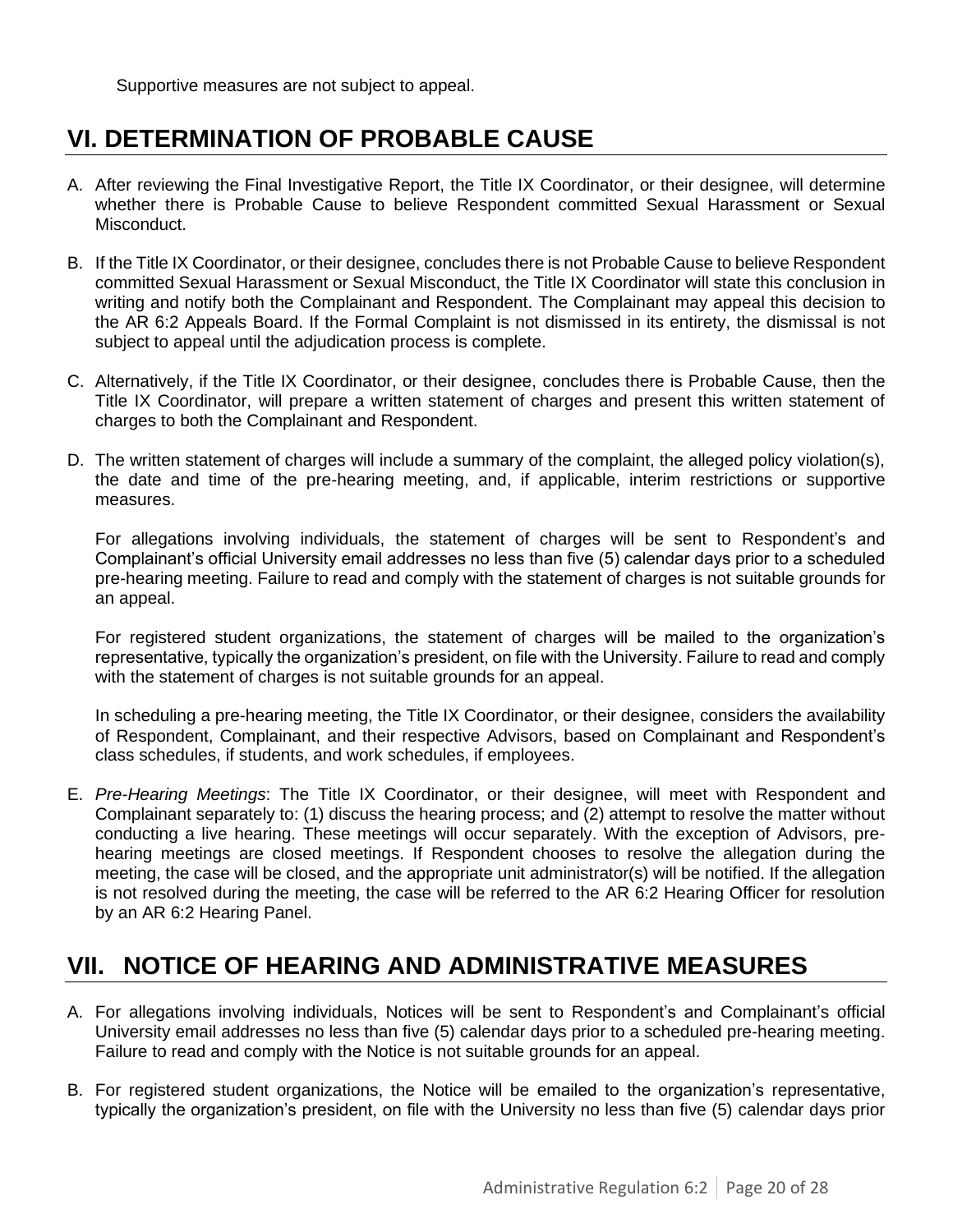to a scheduled pre-hearing meeting. Failure to read and comply with the Notice is not suitable grounds for an appeal.

C. The Title IX Coordinator, or their designee, schedules hearings. In scheduling a hearing, the Title IX Coordinator, or their designee, considers the availability of Respondent, Complainant, their respective Advisors, University Counsel, the AR 6:2 Hearing Officer, and the AR 6:2 Hearing Panel.

## **VIII. MEDIATION**

If the Title IX Coordinator, or their designee, concludes there is Probable Cause, the Complainant or the Respondent may choose to pursue mediation in lieu of a formal resolution. If the Title IX Coordinator, or their designee, agrees to mediation, the Title IX Coordinator, or their designee, must obtain the voluntary written consent of both Complainant and Respondent.

The Title IX Coordinator, or their designee, may not pursue mediation in any situation where an employee is alleged to have committed Sexual Harassment or Sexual Misconduct against a student.

Under no circumstances will a Mediation Agreement involve the payment of money from the University to Respondent or Complainant or from Respondent to Complainant.

# **IX. LIVE HEARING PROCEDURES**

- A. *Pre-hearing Deadlines:* All deadlines below are counted in calendar days. In the event a deadline falls on a weekend or University recognized holiday, the deadline is altered to the next business day.
	- (1) No later than fourteen (14) days prior to a scheduled hearing, the parties will have access to all exculpatory and inculpatory evidence.
	- (2) No later than ten (10 days) prior to a scheduled hearing, University Counsel, Complainant, and Respondent must submit the following to the AR 6:2 Hearing Officer or their designee:
		- a. Challenges to any AR 6:2 Hearing Panel Member as described in IX(B)(c),
		- b. Any information they wish to present at the hearing,
		- c. The name(s) of their Advisor(s),
		- d. A preliminary list of questions or topics they wish to ask of the other party, and
		- e. A possible list of witnesses and the subject(s) on which they are expected to testify.

Except where allowed by the AR 6:2 Hearing Officer, the parties may not submit information for the hearing after this deadline. Upon the receipt of information from both parties, the AR 6:2 Hearing Officer will review the information submitted to eliminate any redundant, irrelevant, or prejudicial information.

- (3) At any time prior to the hearing, University Counsel, Complainant, or Respondent may request to postpone the hearing. The AR 6:2 Hearing Officer may accept or deny the request after considering the nature of the request and the incident at issue.
- (4) No later than three (3) days prior to the hearing, the Complainant, Respondent, University Counsel and the AR 6:2 Hearing Panel will receive a copy of the hearing file.
	- a. The hearing file for Complainant, Respondent, and University Counsel will include the following:
		- i. The Final Investigative Report,
		- ii. The Probable Cause determination,
		- iii. A list of witnesses,
		- iv. Preliminary questions submitted by parties, and
		- v. Any other related information.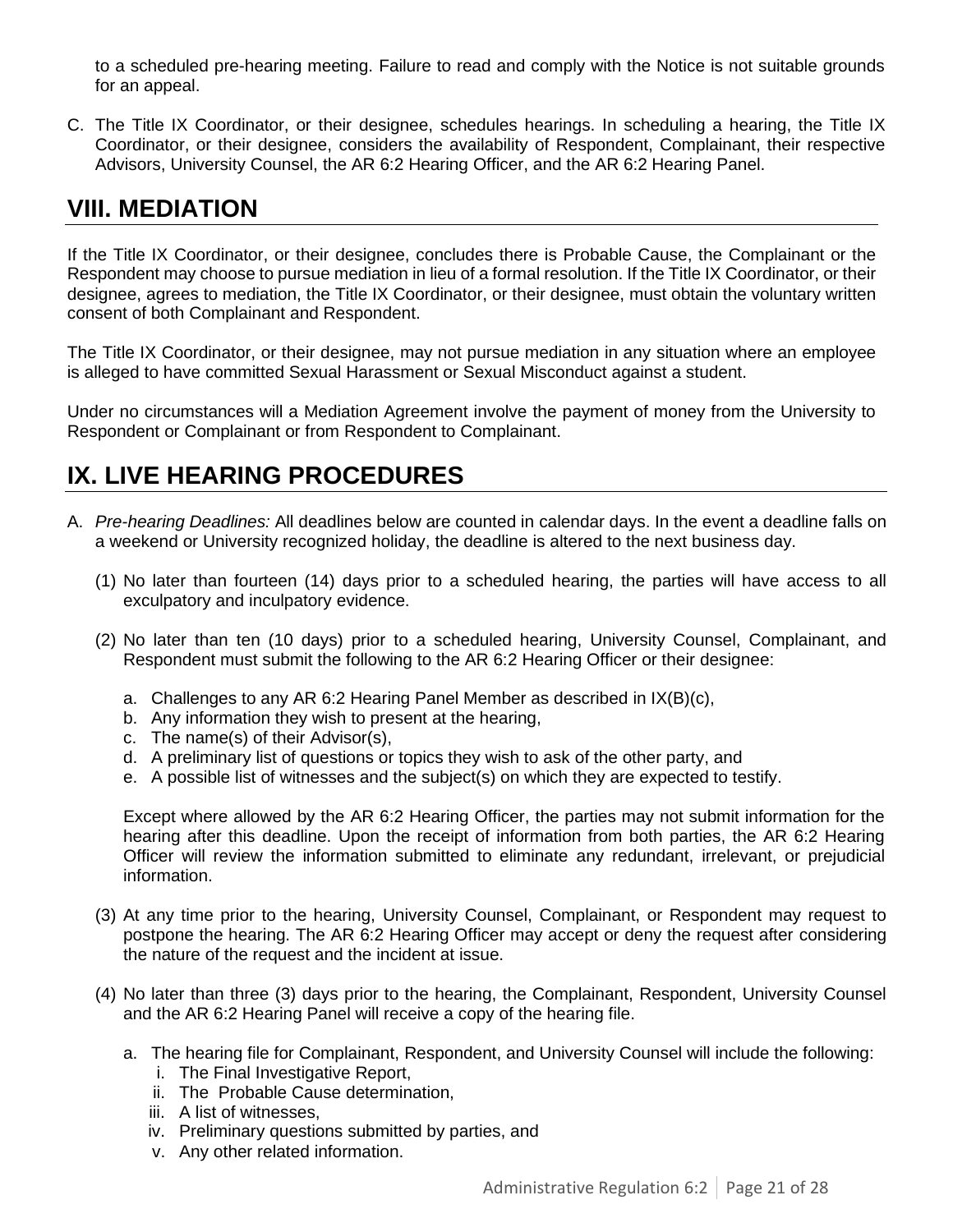- b. The hearing file for the AR 6:2 Hearing Panel will include the following:
	- i. Information about the parties,
	- ii. A list of possible witnesses,
	- iii. The charged policy violations,
	- iv. The date and location of the charged violation, and
	- v. Any other related information.

### B. *Selection of AR 6:2 Hearing Panel*

- (1) *AR 6:2 Hearing Panel:* Three (3) randomly selected members of the AR 6:2 Hearing Board will determine responsibility for the charged policy violation. However, the AR 6:2 Hearing Officer will randomly select four (4) members from the AR 6:2 Hearing Board to hear each matter. At the conclusion of the presentation of evidence, one of the four (4) members will be excused as an alternate.
- (2) *Conflicts of Interest:* Any member of the AR 6:2 Hearing Panel who has a conflict of interest must immediately recuse themselves by notifying the Hearing Officer and Title IX Coordinator, or their designee, of their conflict of interest and intent to recuse. Conflicts of interest include, but are not limited to, personal knowledge of the facts and circumstances of the allegations or having a family, personal, faculty/student, or professional relationship with either Complainant or Respondent.
- (3) *Challenge to AR 6:2 Hearing Panel Members:* University Counsel, Complainant, or Respondent may challenge any Hearing Panel Member for Cause if there is a belief that a member of the AR 6:2 Hearing Panel has a conflict of interest. Challenges to the AR 6:2 Hearing Panel Members must be made no later than ten (10) calendar days prior to the hearing. The AR 6:2 Hearing Officer will determine if cause exists and will excuse any Panel Member where Cause exists. Under no circumstance will a AR 6:2 Hearing Panel Member be excluded for a reason that would violate the University's *Policy on Discrimination and Harassment*.
- (4) *Selection of Additional Members:* If a AR 6:2 Hearing Panel Member recuses themselves or if the AR 6:2 Hearing Officer excuses a Panel Member for Cause, the AR 6:2 Hearing Officer will randomly select additional members from the AR 6:2 Hearing Board.
- C. *Access to Evidence:* Prior to the live hearing, Respondent, Complainant, and University Counsel will have access to all exculpatory and inculpatory evidence. Such access to evidence does not include review of the notes of the Equal Opportunity Investigator, the notes of the Title IX Coordinator, recordings of investigatory meetings, or information obtained that is not relevant to the charged allegations. Such access to evidence will be given at least fourteen (14) calendar days before the live hearing.
- D. *Investigative Report*: Unless Respondent, Complainant, and University Counsel stipulate, no portion of the Investigative Report, the Rebuttal, or any Supplementation is admissible in the hearing and, absent stipulation, the AR 6:2 Hearing Panel will not see the Final Investigative Report.
- E. *Location of Hearing:* The University may conduct the live hearing with all Parties physically present in the same geographic location or any Parties, witnesses, or other participants may appear virtually as long as all participants can simultaneously see and hear each other. For the duration of the global health crisis caused by COVID-19 and until the University is satisfied the health and safety of participants can be protected otherwise all live hearings will be conducted virtually.
- F. *Record of Hearing*: The University must create an audio or audiovisual recording or transcript of any live hearing. Copies of the recording or transcript must be made available upon request to University Counsel, Complainant, and Respondent.
- G. *Live Hearings:* Live hearings will be conducted by the AR 6:2 Hearing Officer according to the following procedures: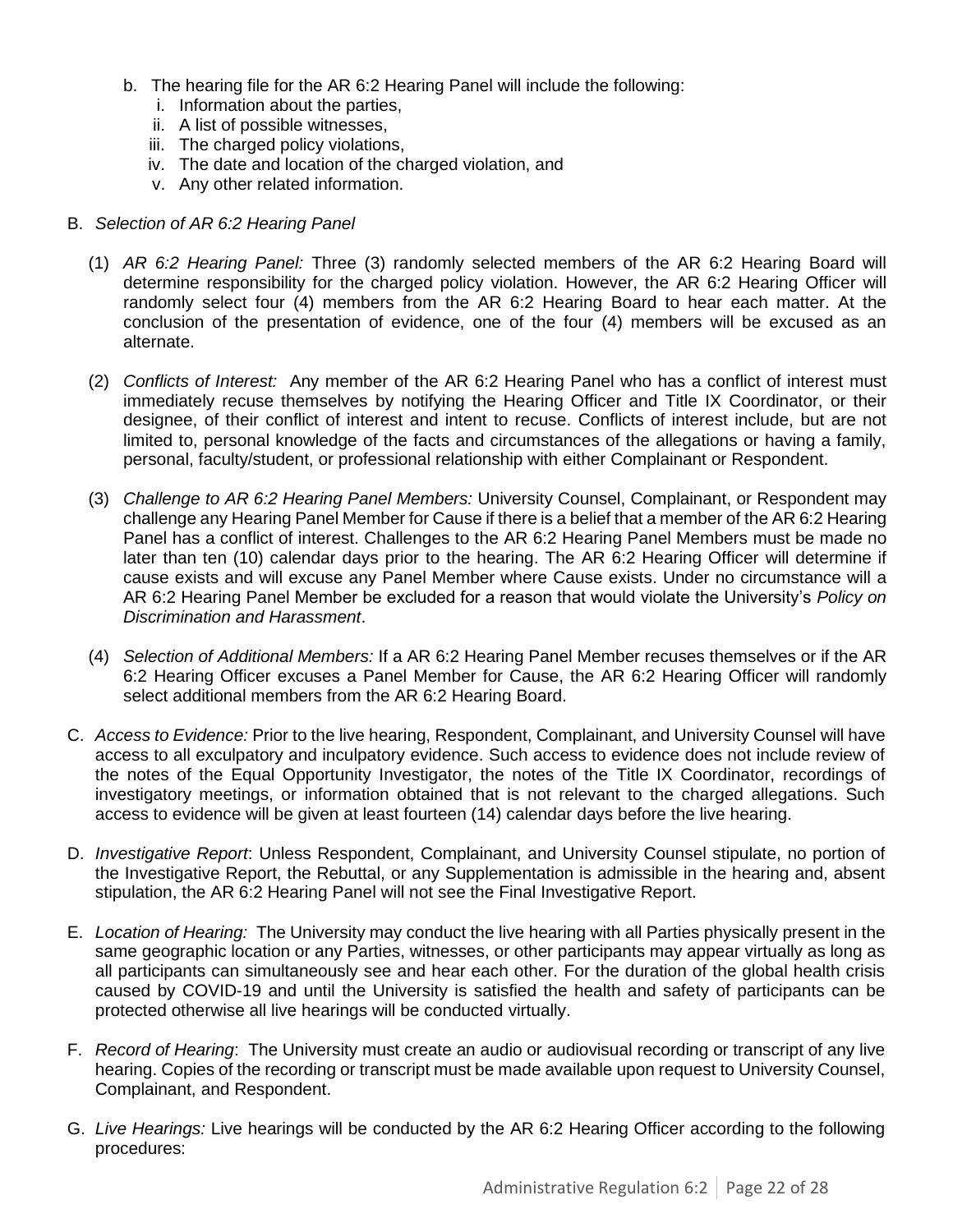- (1) The AR 6:2 Hearing Officer is responsible for maintaining order and determining the sequence of events during a hearing. The AR 6:2 Hearing Officer may direct any person who fails to comply with procedures during the hearing or who disrupts or obstructs the hearing to leave the hearing. All questions of law, whether substantive, evidentiary, or procedural, will be addressed to and ruled upon by the AR 6:2 Hearing Officer. The AR 6:2 Hearing Officer does not have authority to dismiss allegations made pursuant to AR 6:2.
- (2) The hearing will be closed to the public. Complainant, Respondent, their respective Advisor(s), and University Counsel are allowed to attend the entire portion of the hearing, excluding AR 6:2 Hearing Panel deliberations.
- (3) Witnesses other than Complainant and Respondent will be excluded from hearings, except for the period of their own testimony.
- (4) Given the nature of these incidents, and the impact on the overall University community, the University, through University Counsel, has the burden of proving that Respondent has violated University policy. Respondent is presumed not responsible for the alleged conduct. While Complainant plays an integral part of the process and the proof of the University's case, it is the responsibility of the University through University Counsel—to prove by a Preponderance of the Evidence that Respondent committed Sexual Harassment or Sexual Misconduct. The Complainant has no responsibility other than to appear as a witness.
- (5) The Title IX Coordinator, or their designee, will arrange the attendance of witnesses who are members of the University community, if reasonably possible. The Respondent and University Counsel are responsible for arranging the attendance of witnesses who are not members of the University community.
- (6) The Title IX Coordinator, or their designee, in consultation with the AR 6:2 Hearing Officer, will create the live hearing file.
- (7) Complainant and Respondent have the right to be assisted by up to two (2) Advisor(s), including attorneys, of their choice. Attorneys who are representing a Complainant, a Respondent, or the University may actively participate in the hearing. Non-attorney Advisor(s) are not permitted to participate directly in any hearing because participation in a live hearing may be regarded as the practice of law in Kentucky. Non-attorney advisors may communicate privately with the person they support during the hearing.
- (8) If Respondent or Complainant does not have an Attorney to represent them at the live hearing, the University will provide, without fee or charge, an Attorney of the University's choice to represent the Party.
- (9) University Counsel, Complainant, and Respondent have the right to call relevant and necessary witnesses and to present evidence.
- (10) University Counsel, Complainant's Advisor, if an Attorney, and Respondent's Advisor, if an Attorney, may ask the Complainant, Respondent, and any other witnesses all relevant questions and follow-up questions, including questions challenging credibility.
- (11) University Counsel, Complainant's Advisor, if an Attorney, and Respondent's Advisor, if an Attorney, may conduct cross-examination of all parties and all witnesses directly, orally, and in real time. Neither the Complaint nor Respondent may conduct cross-examination personally. Only the Advisors who are attorneys may conduct cross-examination.
- (12) Only relevant cross-examination and other questions may be asked of a party or witness. Before Complainant, Respondent, or witness answers a question, the AR 6:2 Hearing Officer must first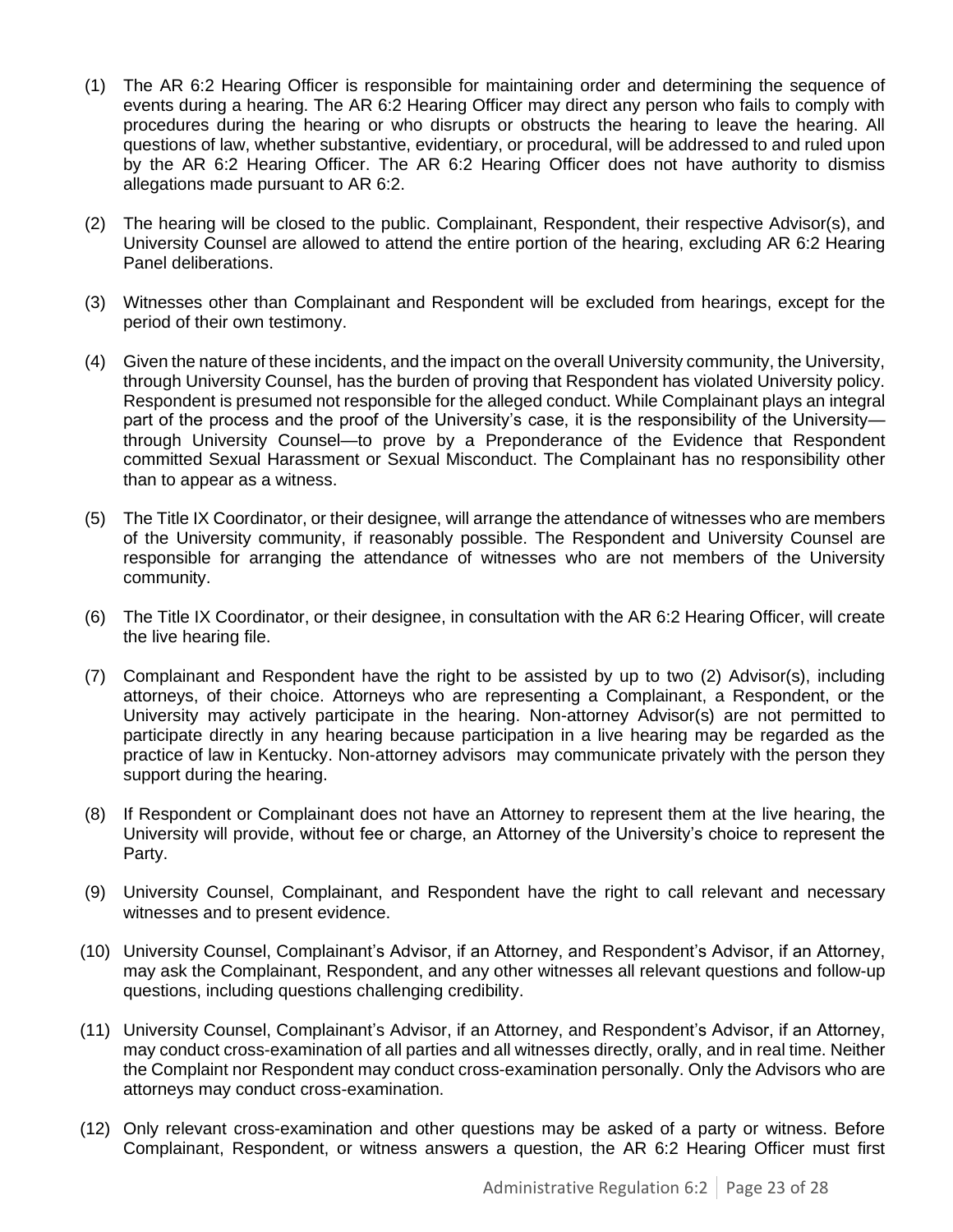determine whether the question is relevant and explain any decision to exclude a question as not relevant.

- (13) Complainant, Respondent, or any witness may refuse to appear and/or exercise their Fifth Amendment right against self-incrimination. The AR 6:2 Hearing Panel must not draw an inference about the determination regarding responsibility based solely on a Party or witnesses' absence from the live hearing or refusal to answer cross-examination or other questions.
- (14) If a Complainant, Respondent, or any witness testifies on direct examination but does not submit to cross-examination, the AR 6:2 Hearing Panel must not rely on any statement of that individual in reaching a determination regarding responsibility.
- (15) Unless a party explicitly waives the privilege in writing, the AR 6:2 Hearing Officer will not allow questions or evidence constituting or seeking the disclosure of information protected under a legally recognized privilege.
- (16) Questions and evidence about Complainant's sexual predisposition or prior sexual behavior are not relevant unless (1) such questions and evidence about Complainant's prior sexual behavior are offered to prove that someone other than Respondent committed the conduct alleged by Complainant, or (2) if the questions and evidence concern specific incidents of Complainant's prior sexual behavior with Respondent and offered to prove consent. This standard is mandated by federal regulations and preempts any contrary Kentucky law.
- (17) At the conclusion of the live hearing, the AR 6:2 Hearing Officer will instruct the AR 6:2 Hearing Panel on the Preponderance of the Evidence standard and any other matters that the AR 6:2 Hearing Officer deems necessary to the Hearing Panel's determination.
- (18) After the AR 6:2 Hearing Panel has reviewed the evidence presented at the hearing, the Hearing Panel will determine whether Respondent has committed Sexual Harassment or Sexual Misconduct. The AR 6:2 Hearing Panel's determination will be made based on the Preponderance of the Evidence standard.
- (19) If the AR 6:2 Hearing Panel determines that Respondent is responsible for the violation, the finding must be unanimous. If any member of the AR 6:2 Hearing Panel believes there is not a Preponderance of the Evidence for responsibility, then Respondent must be found not responsible.
- (20) When an AR 6:2 Hearing Panel determines Respondent is responsible for Sexual Harassment or Sexual Misconduct, the Panel will immediately convene a supplemental proceeding to determine a recommended sanction(s). During the supplemental proceeding, Respondent, University Counsel, and Complainant may submit relevant evidence or make relevant statements regarding the appropriateness of a specific sanction. The past disciplinary record of Respondent may only be supplied to the AR 6:2 Hearing Panel during the supplemental proceeding to consider sanctions.

The AR 6:2 Hearing Panel must adopt a written determination that includes:

- a. Identification of the allegations potentially constituting Sexual Harassment or Sexual Misconduct;
- b. A description of the procedural steps taken from the receipt of the Formal Complaint through the determination, including any notifications of the parties, interviews with the parties and witnesses, site visits, methods used to gather other evidence, and hearings held;
- c. Findings of fact supporting the determination;
- d. Conclusions of law regarding the application of this Regulation;
- e. A statement of, and rationale for, the result as to each allegation, including a determination regarding responsibility;
- f. A statement describing the recommended sanction;
- g. A statement as to whether remedies designed to restore or preserve equal access to the University's education program or activity will be provided to Complainant; and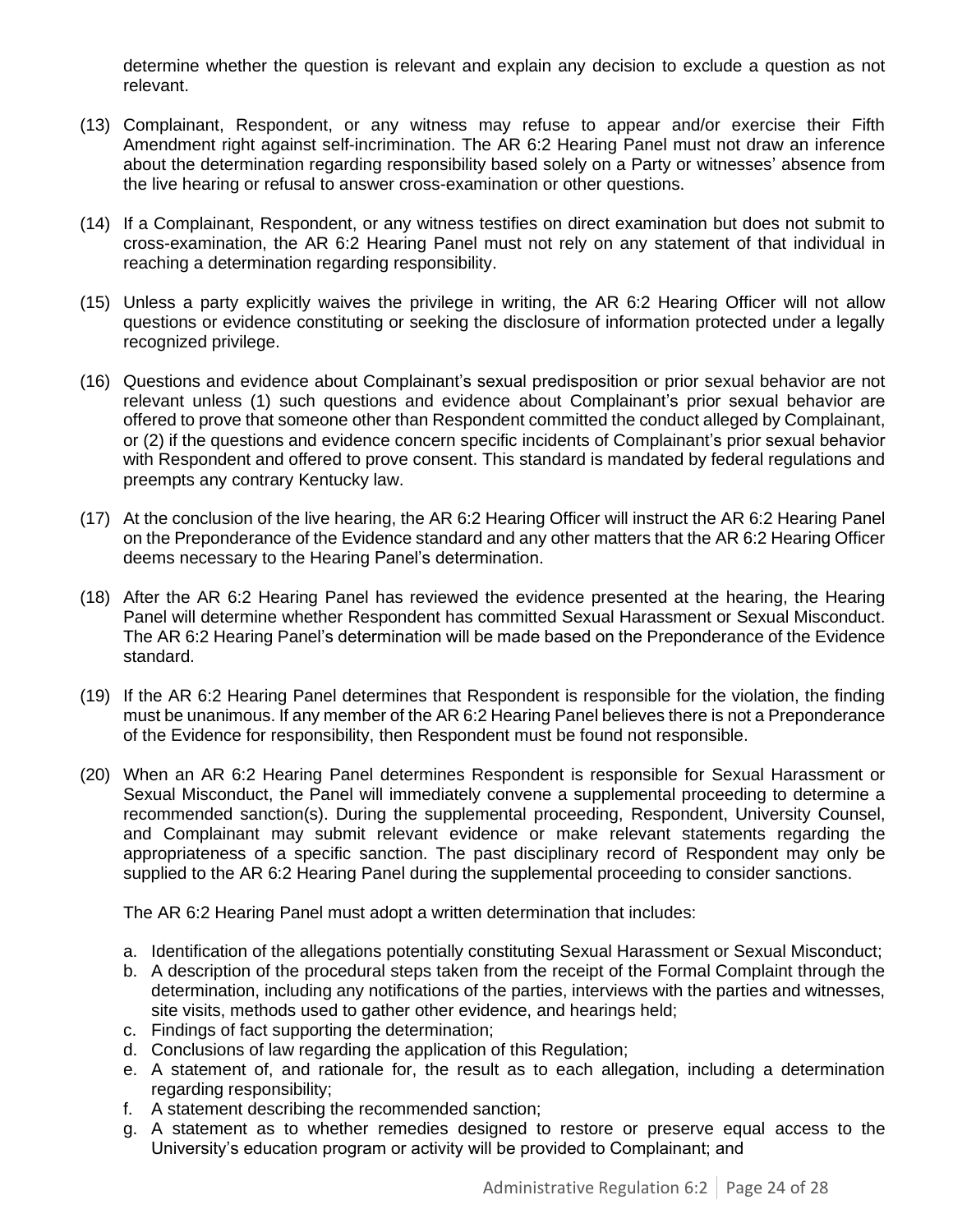- h. The University's provisions for appeal.
- (21) The AR 6:2 Hearing Panel's Determination of Responsibility and Recommendation of Sanction will be provided simultaneously to both Complainant and Respondent.
- (22) The sanctions will be ultimately determined and imposed by the Associate Provost for Student and Academic Life (for students), the Provost (for faculty), or the Vice President for Human Resources (for staff). The Associate Provost for Student and Academic Life (for students), the Provost (for faculty), or the Vice President for Human Resources (for staff) are not limited to sanctions recommended by the AR 6:2 Hearing Panel.
- (23) The Associate Provost for Student and Academic Life (for students), the Provost (for faculty), or the Vice President for Human Resources (for staff) do not have the authority to overturn or modify the AR 6:2 Hearing Panel's findings of responsibility. Only the AR 6:2 Appeals Board may overturn the AR 6:2 Hearing Panel's findings of responsibility.
- (24) Regardless of the Sanction imposed, the Associate Provost for Student and Academic Life (for students), the Provost (for faculty), or the Vice President for Human Resources (for staff) will provide a written statement describing the recommended sanction and whether remedies designed to restore or preserve equal access to the University's education program or activity will be provided to Complainant. This written statement will be provided simultaneously to Complainant and Respondent and University Counsel.

# **X. RECOMMENDED SANCTIONS**

|                            | <b>Recommended Range of Sanctions</b><br><b>(STUDENTS)</b> | <b>Sanctions</b><br>Recommended<br>Range of<br><b>(EMPLOYEES)</b> |
|----------------------------|------------------------------------------------------------|-------------------------------------------------------------------|
| <b>Sexual Harassment:</b>  | Disciplinary<br>Probation,<br>Counseling                   | Probation, Written Warning, Counseling                            |
| Quid Pro Quo               | Restrictions,<br>Assessment,<br>Social                     | Assessment, Suspension, Termination                               |
|                            | Suspension,<br>Suspension,<br>Social                       |                                                                   |
|                            | Expulsion                                                  |                                                                   |
| <b>Sexual Harassment:</b>  | Disciplinary<br>Probation,<br>Counseling                   | Probation, Written Warning, Counseling                            |
| <b>Hostile Environment</b> | Restrictions,<br>Assessment,<br>Social                     | Assessment, Suspension, Termination                               |
|                            | Suspension,<br>Suspension,<br>Social                       |                                                                   |
|                            | Expulsion                                                  |                                                                   |
| <b>Sexual Harassment:</b>  | Suspension, Expulsion                                      | Suspension, Termination                                           |
| <b>Sexual Assault</b>      |                                                            |                                                                   |
| <b>Sexual Harassment:</b>  | Disciplinary<br>Probation,<br>Counseling                   | Probation, Written Warning, Counseling                            |
| Dating Violence or         | Restrictions,<br>Assessment,<br>Social                     | Assessment, Suspension, Termination                               |
| <b>Domestic Violence</b>   | Suspension,<br>Suspension,<br>Social                       |                                                                   |
|                            | Expulsion                                                  |                                                                   |
| <b>Sexual Harassment:</b>  | Disciplinary<br>Probation,<br>Counseling                   | Probation, Written Warning, Counseling                            |
| Stalking                   | Assessment,<br>Restrictions,<br>Social                     | Assessment, Suspension, Termination                               |
|                            | Suspension,<br>Suspension,<br>Social                       |                                                                   |
|                            | Expulsion                                                  |                                                                   |

The chart below outlines the recommended sanctions for specific acts of Sexual Harassment. Additional sanctions not specifically listed below may also be imposed when appropriate.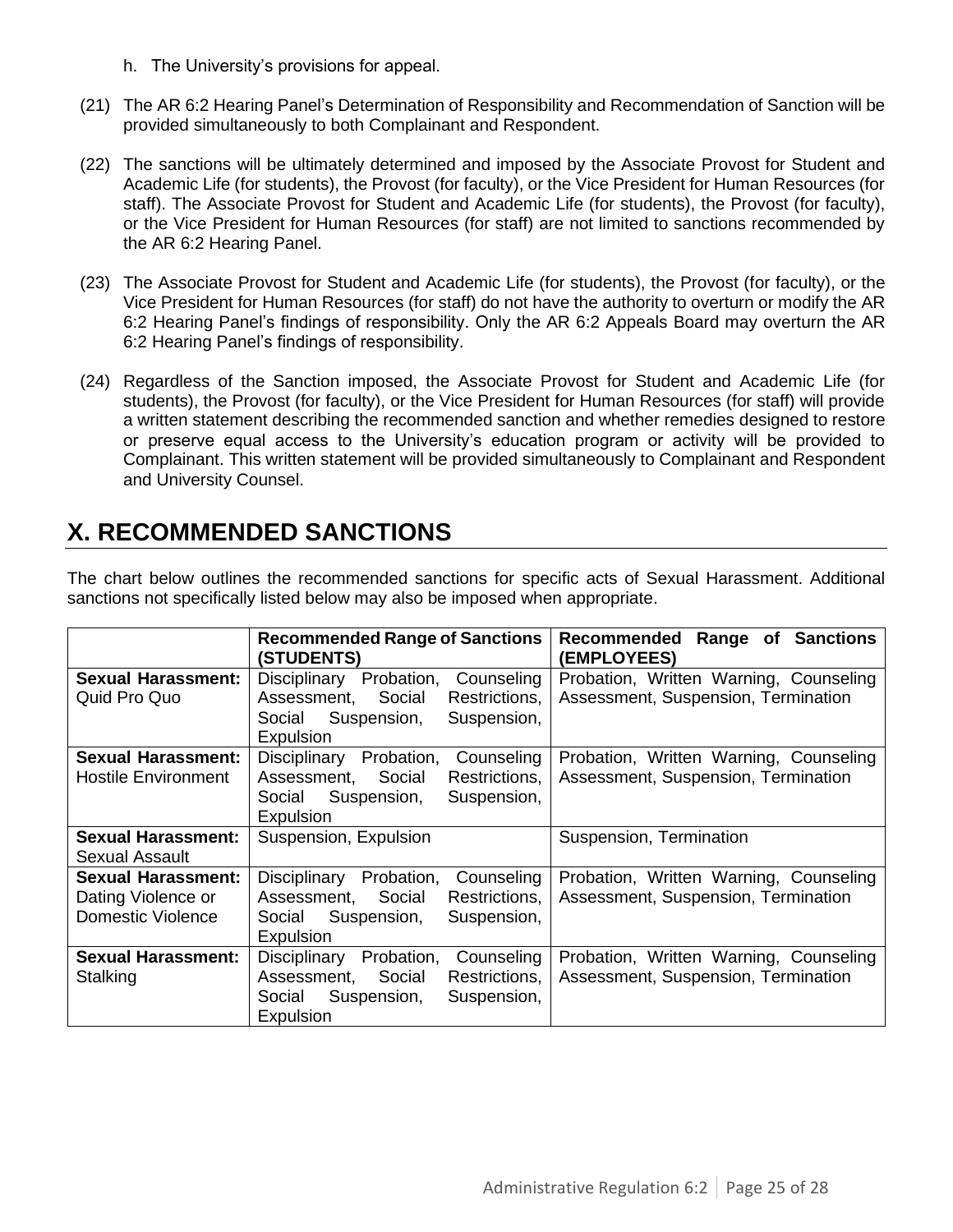The chart below outlines the recommended sanctions for specific acts of Sexual Misconduct. Additional sanctions not specifically listed below may also be imposed when appropriate.

|                                                         | <b>Recommended Range of Sanctions</b><br><b>(STUDENTS)</b>                                                                              | <b>Sanctions</b><br><b>Recommended</b><br>Range of<br>(EMPLOYEES)             |
|---------------------------------------------------------|-----------------------------------------------------------------------------------------------------------------------------------------|-------------------------------------------------------------------------------|
| <b>Sexual Misconduct:</b>                               | Suspension, Expulsion                                                                                                                   | Suspension, Termination                                                       |
| Sexual Assault<br><b>Sexual Misconduct:</b>             | Probation,                                                                                                                              |                                                                               |
| Dating Violence or<br><b>Domestic Violence</b>          | Disciplinary<br>Counseling<br>Restrictions,<br>Assessment,<br>Social<br>Suspension,<br>Suspension,<br>Social<br>Expulsion               | Probation, Written Warning, Counseling<br>Assessment, Suspension, Termination |
| <b>Sexual Misconduct:</b><br>Stalking                   | Suspension, Expulsion                                                                                                                   | Suspension, Termination                                                       |
| <b>Sexual Misconduct:</b><br><b>Sexual Exploitation</b> | Probation,<br>Disciplinary<br>Counseling<br>Assessment,<br>Restrictions,<br>Social<br>Suspension,<br>Social<br>Suspension,<br>Expulsion | Probation,<br>Counseling<br>Assessment,<br>Suspension, Termination            |

# **XI. APPEALS TO THE AR 6:2 APPEALS BOARD**

- A. *Jurisdiction:* The AR 6:2 Appeals Board has appellate jurisdiction over appeals related to Sexual Harassment and Sexual Misconduct. Because the Code of Student Conduct explicitly provides that these procedures—not the Code's procedures—apply when a student is accused of Sexual Harassment or Sexual Misconduct, the AR 6:2 Appeals Board, not the University Appeals Board, will hear appeals of students who have been found responsible for Sexual Harassment or Sexual Misconduct.
- B. *Appellate Deadlines*: The following deadlines are applicable to all appeals. Dates are calculated in calendar days. In the event, a deadline falls on a weekend or University recognized holiday, the deadline falls on the next business day.
	- (1) No later than fourteen (14) days after the AR 6:2 Hearing Panel's written decision, Dismissal of a Formal Complaint, or the Title IX Coordinator's finding that Probable Cause does not exist, a Notice of Appeal must be filed with the AR 6:2 Appeals Board Chair.
	- (2) Within fourteen (14) days of the filing of the Notice of Appeal, the party initiating the appeal must file their Opening Brief with the AR 6:2 Appeals Board Chair.
	- (3) Within fourteen (14) days of the filing of the Opening Brief, the party responding to the appeal must file a Response Brief with the AR 6:2 Appeals Board Chair.
	- (4) Within seven (7) days of the filing of the Response Brief, the party initiating the appeal may file a Reply Brief.
- C. *Decisions Subject to Appeal*: A Respondent, Complainant, or University Counsel may appeal the AR 6:2 Hearing Panel's decision regarding the responsibility, the imposition of a particular sanction, the dismissal of allegations, or the finding of no Probable Cause for any allegation to the AR 6:2 Appeals Board on any ground identified below in XI (D).
- D. *Grounds for Appeal:* A Respondent, Complainant, or University Counsel may appeal on the following bases: (1) Dismissal of a Formal Complaint or allegation of a Formal Complaint; (2) Finding of no Probable Cause; (3) procedural irregularity that affected the outcome of the matter; (4) new evidence that was not reasonably available at the time of the determination regarding responsibility or dismissal was made, that could affect the outcome of the matter; (5) the Title IX Coordinator, investigators, or AR 6:2 Hearing Panel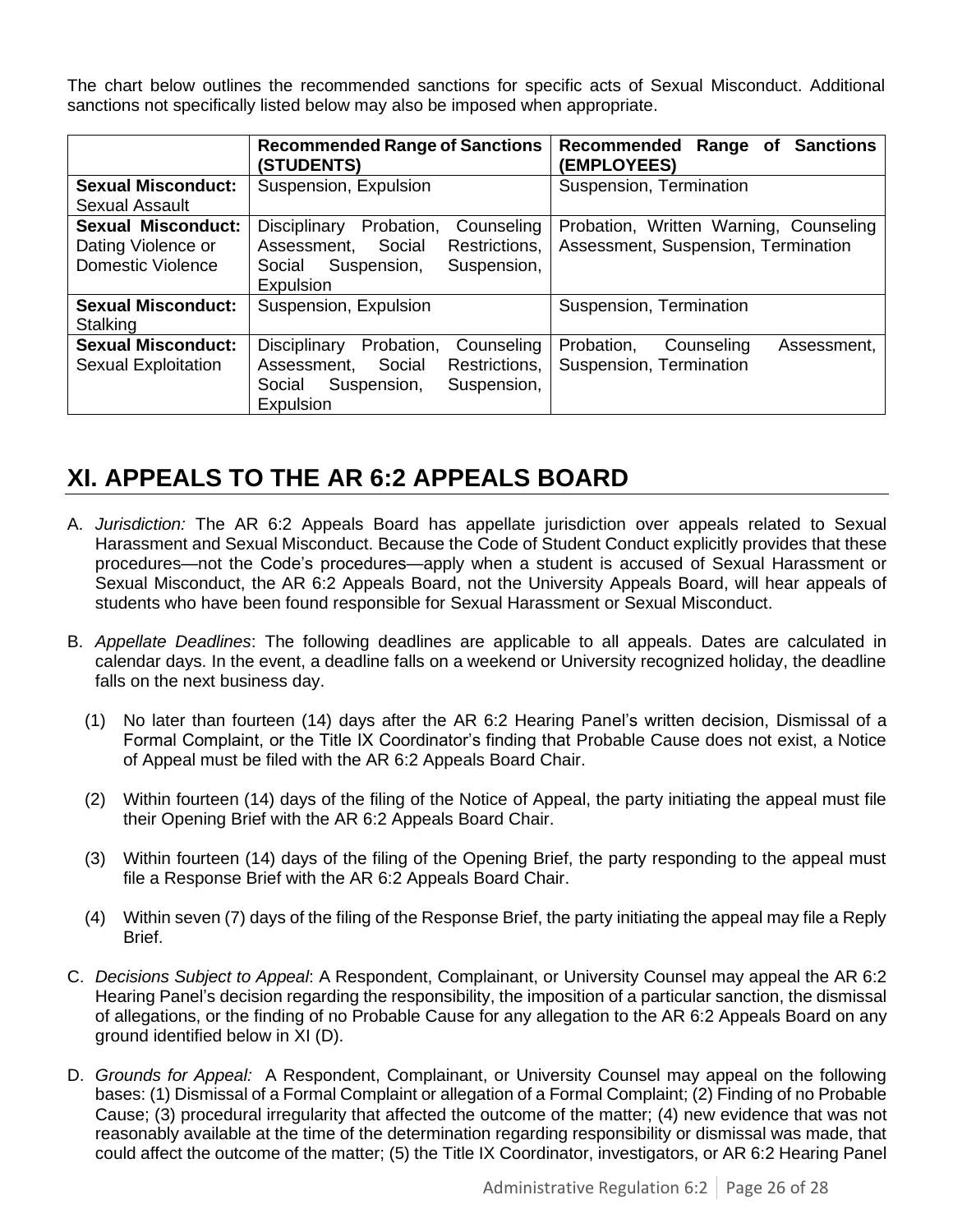had a conflict of interest or bias for or against Complainant or Respondent that affected the outcome of the matter; (6) the factual findings were clearly erroneous; (7) the legal conclusions are incorrect; and/or (8) a party's constitutional rights were violated.

- E. *Composition of AR 6:2 Appeals Board*: The Chair of the AR 6:2 Appeals Board and two (2) members of the AR 6:2 Appeals Board randomly chosen by the Chair will consider the appeal. The appeal does not include a new hearing, but rather is a review of the original decision.
- F. *Conflicts of Interest:* Any member of the AR 6:2 Appeals Board who has a conflict of interest must immediately recuse themselves by notifying the Board Chair. Conflicts of interest include, but are not limited to, personal knowledge of the facts and circumstances of the allegations or having a family, personal, faculty/student, or professional relationship with either the Complainant or Respondent. If the Chair of the AR 6:2 Appeals Board recuses themselves, then the President will appoint a new Chair.
- G. *Challenge to AR 6:2 Appeals Board Members*. Respondent, University Counsel, or Complainant, may challenge any AR 6:2 Appeals Board member if there is a belief that a member of the AR 6:2 Appeals Board cannot render a fair and impartial result. The Chair of the AR 6:2 Appeals Board will determine if cause exists and will excuse any Panel Member where cause exists. Under no circumstance will an AR 6:2 Appeals Board Member be excluded for a reason that would violate the University's *Policy on Discrimination and Harassment*. If University Counsel, Complainant, or Respondent challenges the Chair of the AR 6:2 Appeals Board for cause, the President will determine if cause exists.
- H. *Appellate Procedures*: The following procedures apply to all appeals:
	- (1) An appeal is initiated by filing a Notice of Appeal with the Chair of the AR 6:2 Appeals Board. The Notice of Appeal is a document filed by the party initiating the appeal (Appellant) indicating which decision they wish to appeal. The AR 6:2 Appeals Board Chair will notify the party responding to the appeal (Appellee(s)) that an appeal has been initiated.
	- (2) The Appellant's Opening Brief must not exceed twenty-five (25) pages, double-spaced, with twelvepoint type. Prior to filing the Opening Brief, Appellant and their advisors have the right to review the hearing file, including any recording of the hearing, or the investigative report, depending on the decision being appealed.
	- (3) The Appellees' Response Brief must not exceed twenty-five (25) pages, double-spaced, with twelvepoint type. The Appellees and their advisors have the right to review the hearing file, including any recording of the hearing, or the investigative report, depending on the decision being appealed.
	- (4) The Appellant's Reply Brief must not exceed ten (10) pages, double-spaced.
	- (5) Upon request of any party, the Chair of the AR 6:2 Appeals Board has the discretion to extend deadlines or expand page limits.
	- (6) After receipt of all Briefs, the AR 6:2 Appeals Board will begin its review of the briefs and the record.
- I. *Appeal Record*: In considering an appeal, the AR 6:2 Appeals Board will conduct a review of the entire record, including but not limited to:
	- (1) Notice of Dismissal;
	- (2) The Final Investigative Report;
	- (3) Probable Cause Determination;
	- (4) The hearing file that is given to the parties prior to the hearing;